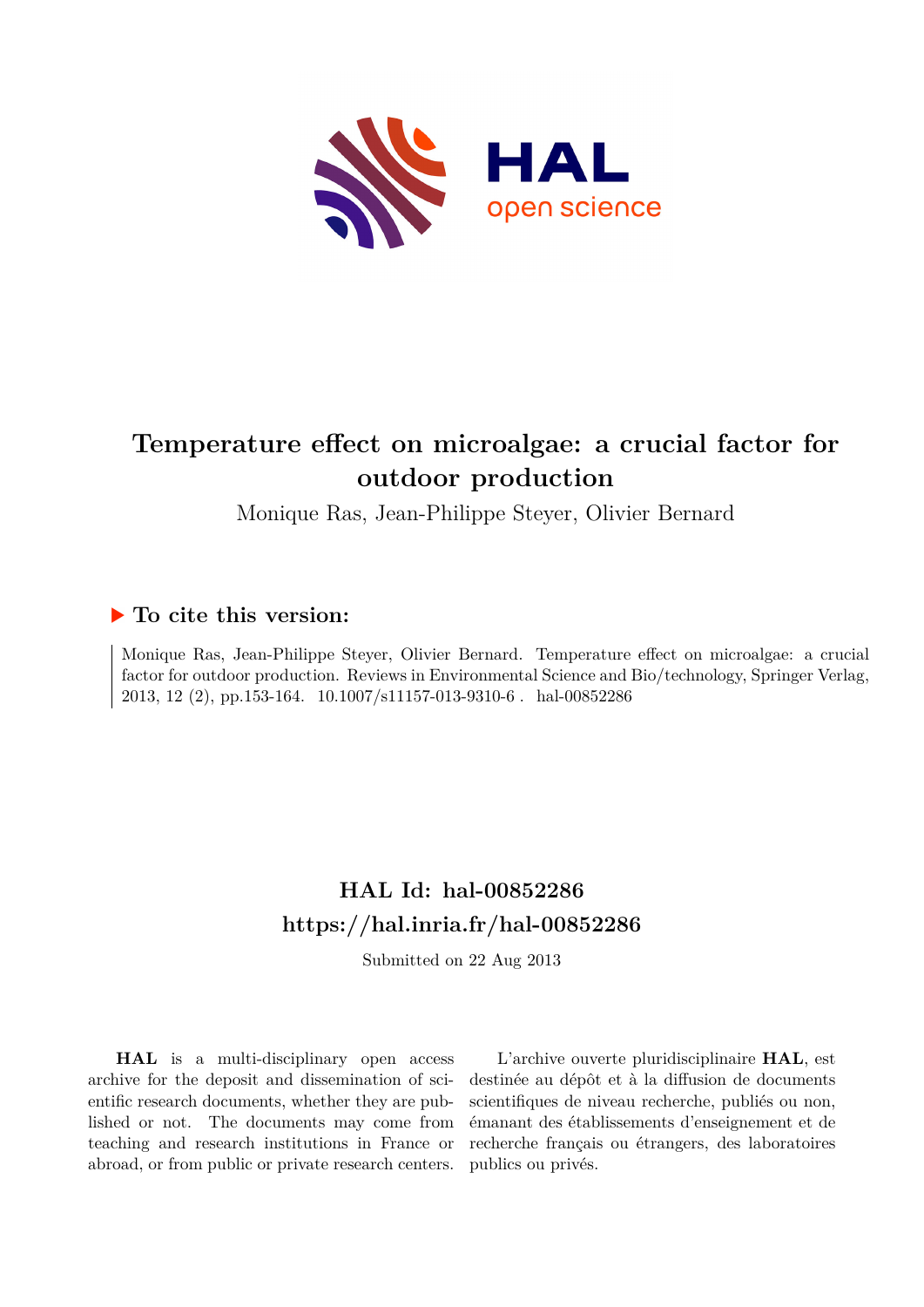# Temperature effect on microalgae: a crucial factor for outdoor production

Monique Ras\*<sup>(a)</sup>, Jean-Philippe Steyer\*, Olivier Bernard\*\*

(\*) INRA, UR050, Laboratoire de Biotechnologie de l'Environnement, avenue des Etangs, Narbonne, F-11100, France

<sup>(a)</sup> Current address : Station Biologique de Roscoff, CNRS UMR 7139, Place Georges Teissier, BP 74, F-29682 Roscoff cedex, France

(\*\*) Olivier Bernard, BIOCORE, INRIA Sophia Antipolis – Méditerranée, 2004, route des Lucioles, BP 93, 06902 Sophia Antipolis Cedex, France.

## Corresponding author

Olivier Bernard, BIOCORE, INRIA Sophia Antipolis – Méditerranée, 2004, route des Lucioles, BP 93, 06902 Sophia Antipolis Cedex, France. Olivier.bernard@inria.fr

#### **Abstract**

High rate outdoor production units of microalgae can undergo temperature fluctuations. Seasonal temperature variations as well as more rapid daily fluctuations are liable to modify the growth conditions of microalgae and hence affect production efficiency. The effect of elevated temperatures, above optimal growth temperatures, on growth is seldom reported in literature, but often described as more deleterious than low temperatures. Depending on the species, different strategies are deployed to counteract the effect of above optimal temperatures such as energy re-balancing and cell shrinking. Moreover, long term adaptation of certain species over generation cycles has also been proven efficient to increase optimal temperatures. Physical models coupled to biological kinetics are able to predict the evolution of temperature in the growth media and its effect on the growth rate, highlighting the downstream drastic economic and environmental impacts. Regarding the relative elasticity of microalgae towards temperature issues, cell mortality can depend on species or adapted species and in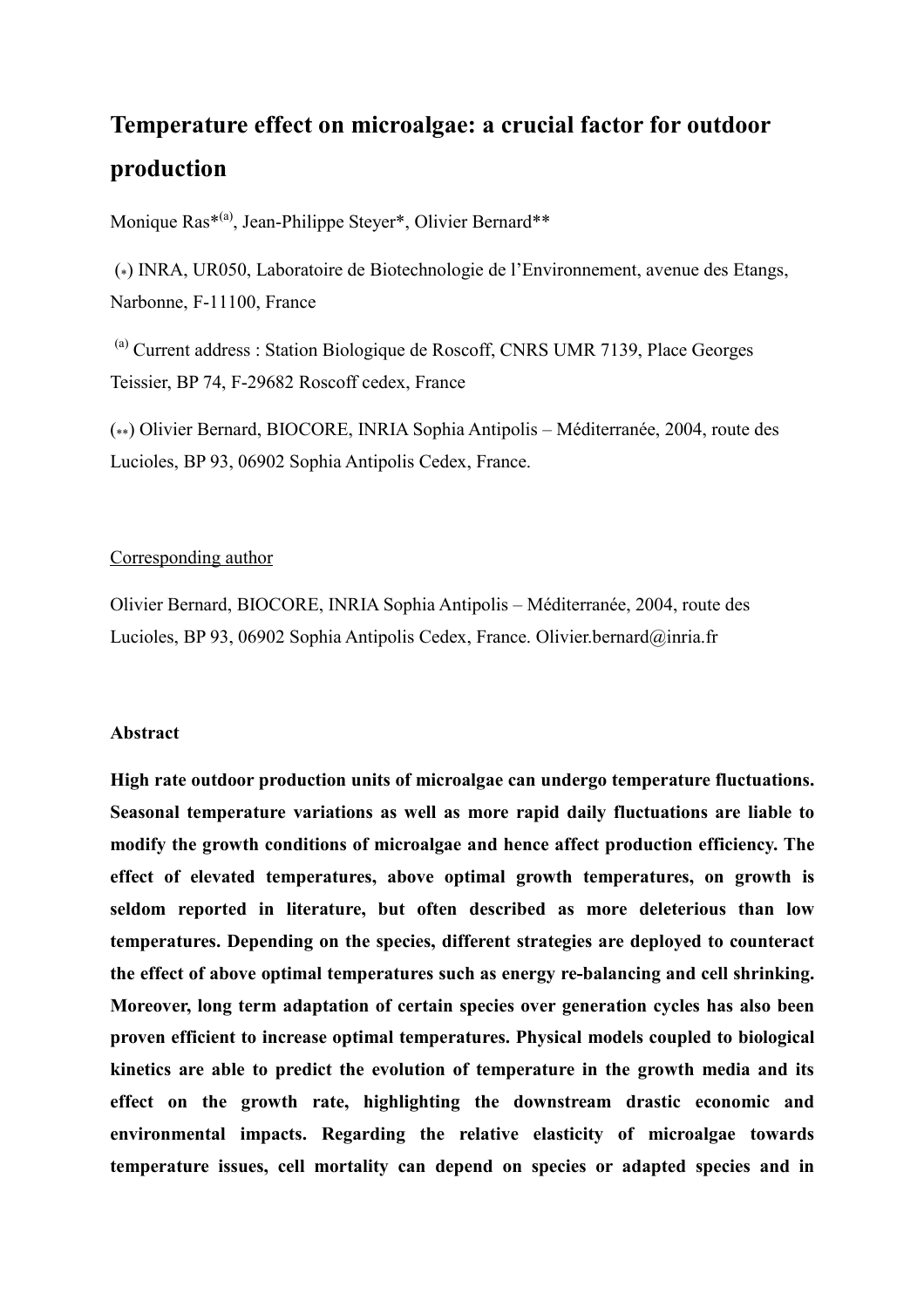certain cases can be attenuated. These elements can complement existing models and help visualize the effective impacts of temperature on outdoor cultures.

Key words: Microalgae, growth temperatures, acclimation, model predictions

#### **Introduction**

Unicellular photosynthetic organisms (microalgae and cyanobacteria) are able to convert atmospheric carbon to valuable organic molecules which have growing applications in the energy sector (Benneman 1996; Chisti 2007; Wijffels and Barbosa 2010) as well as high potential in the pharmaceutical and food industries (Milledge 2010). Microalgae can be produced in large scale outdoor facilities (closed photo-bioreactors, or open raceways) in order to improve productivity compared to natural environments (Campbell et al. 2011). However, parameters influencing growth can rapidly change due to such well mixed culture volumes, thus causing less favourable conditions. Besides nutrients and light, microalgae growth efficiency also depends on temperature. Due to the greenhouse effect, microalgae production in outdoor photo-bioreactors experience temperature fluctuations between 10 and  $45^{\circ}$ C in temperate regions (Bechet et al. 2010), thereby including temperatures above tolerated thresholds of most commercialized algae species (Mata et al. 2010). Indeed, most microalgae species are capable of carrying out photosynthesis and cellular division over a wide range of temperatures generally stated between 15 and  $30^{\circ}$ C but with optimal conditions between  $20^{\circ}$ C and  $25^{\circ}$ C (Li 1980).

Below optimal growth temperatures, an increase in temperature has a positive effect on photosynthesis and cell division. This trend is explained by the enhancement of enzymatic activities related to the Calvin cycle (Falkowski 1980). The relation between growth rate and below-optimal temperatures has been extensively studied and even modeled, most commonly with the Arrhenius equation (Ahlgren 1987). The temperature coefficient  $Q10$  (growth rate increase by a  $10^{\circ}$ C rise in temperature) is often parameterized using the Arrhenius function and is expected to present a value near 2. In other words, for each  $10^{\circ}$ C increase, photosynthesis, cell division and growth should expect to double until unfavorable temperatures are reached. For growth temperatures exceeding the optimal temperature, microalgae growth rate sharply decreases. This is generally explained by heat stress which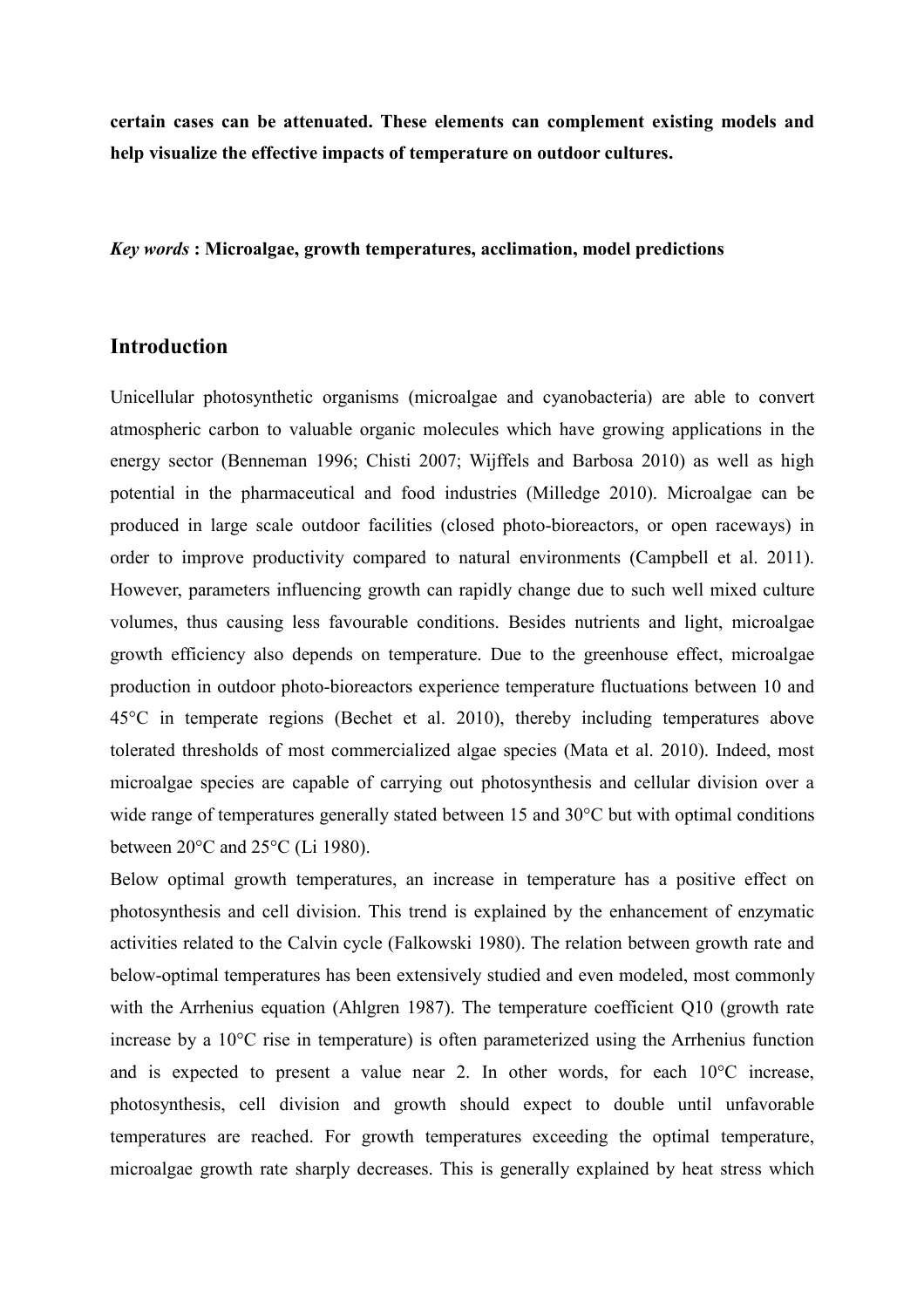can affect the functionalities of enzymes (inactivation, denaturation) or modify proteins which are involved in photosynthetic processes (Ratkowsky et al. 1983; Salvucci and Crafts-Brandner 2004a) thereby inhibiting growth. A bell-shaped growth curve is generally observed for describing temperature response of microalgae growth rate. However, it appears that individual shapes vary widely between species or even clones of the same species (Jorgensen 1968; Falkowski 1977; Suzuki and Takahashi 1995) as well as between different environmental growth conditions.

The need to highlight the impact of temperature on microalgae production rates is evident considering that large scale outdoor production systems, which are liable to undergo extreme temperatures, are today increasingly used to produce economically viable microalgae biomass. This paper will attempt to assess the effects of temperature on microalgae growth, focusing on above optimal temperatures which are liable to occur in well mixed shallow water raceways or narrow photo-bioreactors. The impact of temperature on physiological and biochemical properties of microalgae biomass will be approached in order to describe possible adaptive strategies when facing heat stress conditions. Moreover, authors will introduce the ability of models to predict the occurrence of such conditions and their impact on growth.

## Biological and biochemical effects of elevated temperatures

#### Optimal growth temperatures and decay

In general each microalgal species is characterized by an optimal growth temperature (see Table 2). Ideal growth temperatures allow the cell to undergo photosynthesis without modifying any inherent biochemical or physiological parameters. Temperatures providing maximum growth rates are stated between 20°C and 25°C for mesophilic species, but can increase up to 40°C for thermophilic strains (Chaetoceros, Anacystis nidulans) or decrease down to 17<sup>o</sup>C for psychrophilic strains (*Asterionella formosa*). Figure 1 illustrates the effect of temperature on microalgae growth rates and shows that optimal growth temperatures are liable to be species specific. *Chlorella* species are well known to have optimal growth rates over a wide range of temperatures. Kessler et al. (1985) who studied growth rates versus optimal temperatures for 17 different Chlorella strains revealed that Chlorella species grew successfully between 26° (with C. vulgaris, C. prothotecoides) and 36°C (with C. fusca, C.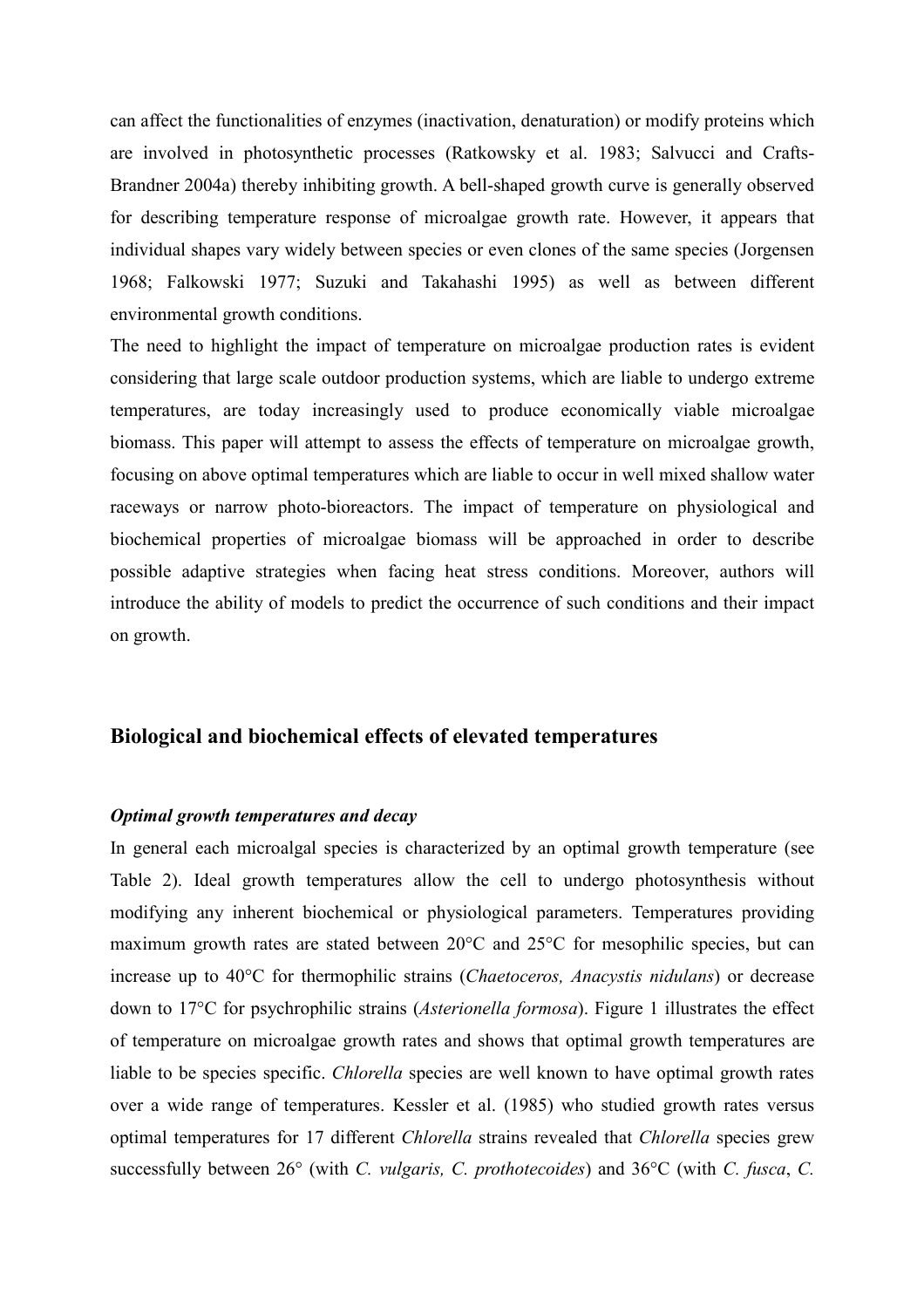kessleri). Authors highlight accordingly the success of *Chlorella* species to colonize different types of natural environments and already then suggested this genus as an interesting candidate for high rate outdoor production systems.

It appears in literature that optimal growth temperatures can diverge when studying one same species. Environmental conditions may shift the optimal temperature cursor either way. Indeed, Maddux and Jones (1964) revealed lower optimal temperatures for Tetraselmis sp. when grown in media conditions close to natural waters compared to an enriched nutrient media. The optimal growth temperature of *Dunaliella tertiolecta* increased by 6<sup>o</sup>C when increasing the sodium chloride content from 0.125 to 1.5M (Eppley 1972). Optimal temperatures should therefore be associated to the environmental conditions for which they have been obtained

Optimal growth temperatures for *Phaeodactylum tricornutum* have been stated at 20<sup>o</sup>C or 23 °C by Fawley et al. (1984) and Kudo et al. (2000) respectively. Such optimal temperature discrepancy might not only be due to the difference in environmental conditions but may result from the process used to estimate this optimal temperature from available data. Generally speaking, the evaluation of optimal temperatures results from an extrapolation process, which is strongly dependent on two temperatures for which the measured growth rate was the highest. Bernard and Rémond (2012) have shown that the uncertainties associated to the estimation of the optimal temperature were generally very large (more than  $10^{\circ}$ C). This was particularly visible when less than two points were recorded for growth temperatures higher than the optimal temperature.

While increasing temperatures located below optimal enhance growth rates, elevated temperatures on the other hand, beyond optimal, are deleterious. As shown in Figure 1, the general growth vs. temperature curve is asymmetrical, with an asymptotic increase on one hand and a sharp decrease of growth on the other hand. Growth rate decrease is often visualised as linear, with decay values more or less abrupt depending on the species. Lethal temperatures (i.e. zero growth) for mesophilic microalgae have been stated in literature from 30-35 °C onwards (Butterwick et al. 2005; Kudo et al. 2000). The temperature range between optimal and lethal can be more or less broad depending on species. A narrow range might indicate species which are sensitive to heat stress, while a wide range could indicate species which are able to survive by acclimation or adaptation strategies. Several survival strategies have been reported and will be presented subsequently.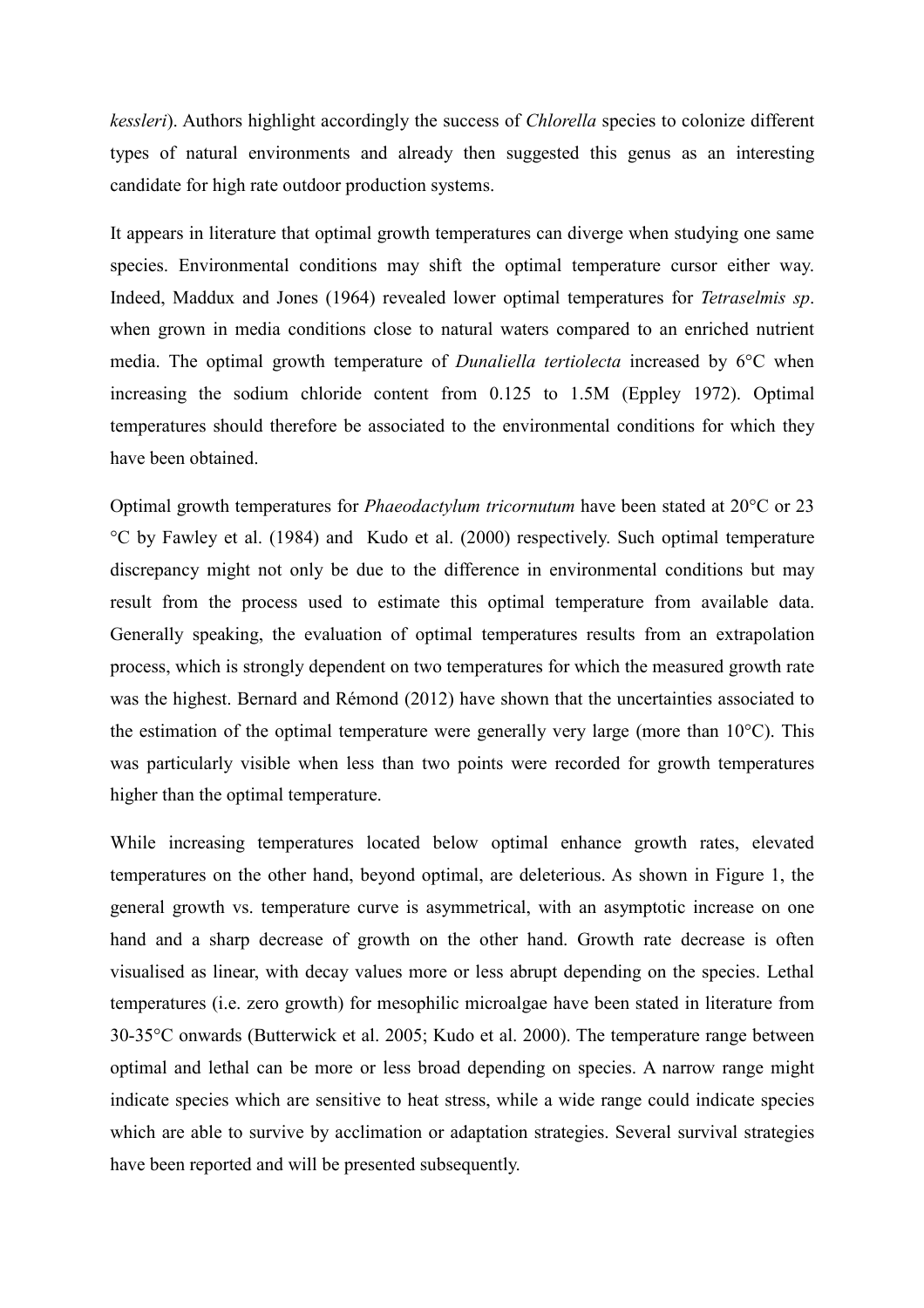#### **Acclimation and adaptation strategies**

Optimal growth rates generally reflect a good energy balance within the cell. Indeed, growing microalgae attempt to keep a balance between the photosynthetic energy supply (in the thylakoid membranes) and the energy consumption within the Calvin cycle inside the cell. Ideal environmental conditions allow the cell to undergo photosynthesis without modifying any inherent biochemical or physiological functions. On the other hand, an imbalance between energy supply and consumption, generally caused by environmental changes, leads to a modification of the photosynthetic apparatus (unit size, Rubisco activity). Such modification due to temperature conditions is generally called photosynthetic temperature acclimation (Oquist 1983).

Low temperatures generally reduce the carboxylase activity, and if light conditions remain unchanged the energy supply will be overproduced. This imbalance creates light saturation conditions which some cells are familiar with and can hence manage. Chlorella vulgaris, for instance, grew successfully at 5°C with a lower chlorophyll content compared to cultures at 27<sup>o</sup>C (Maxwell et al. 1994). Cells which grew at  $5^{\circ}$ C were hence able to adjust their photosynthetic apparatus due to the excitation pressure on the photosystem II caused by the excess of light. Similar acclimation has been found for *Dunaliella salina* (Krol et al. 1997) and Dunalliella tertiolecta (Levasseur et al. 1990). For Skeletonema costatum, on the other hand, chlorophyll content increased with lowering growth temperature. This was explained by a gained carboxylase activity which ensured the consumption of over-produced energy (Mortain-Bertrand et al. 1988).

On the other hand, the ability for microalgae to grow under high temperatures has been proven to be species-dependent. As stated beforehand, the existence of thermophilic species explains optimal growth temperatures to reach 40°C (Chlorella sorokiniana). Nevertheless, whether for mesophilic or thermophilic species, growth beyond optimal temperatures is seldom reported due to the more deleterious effects compared to low temperatures. Indeed, photosynthesis, respiration and growth decline when optimal temperatures are exceeded, thus due to the imbalance between energy demand and ATP production, and to a higher extent due to the inactivation or denaturation of proteins involved in photosynthesis (Raven and Geider, 1988).

By comparing *Microcystis aeruginosa* and *Scenedesmus acutus* towards elevated temperature acclimation, Staehr and Birkeland (2006) revealed that both strains exposed higher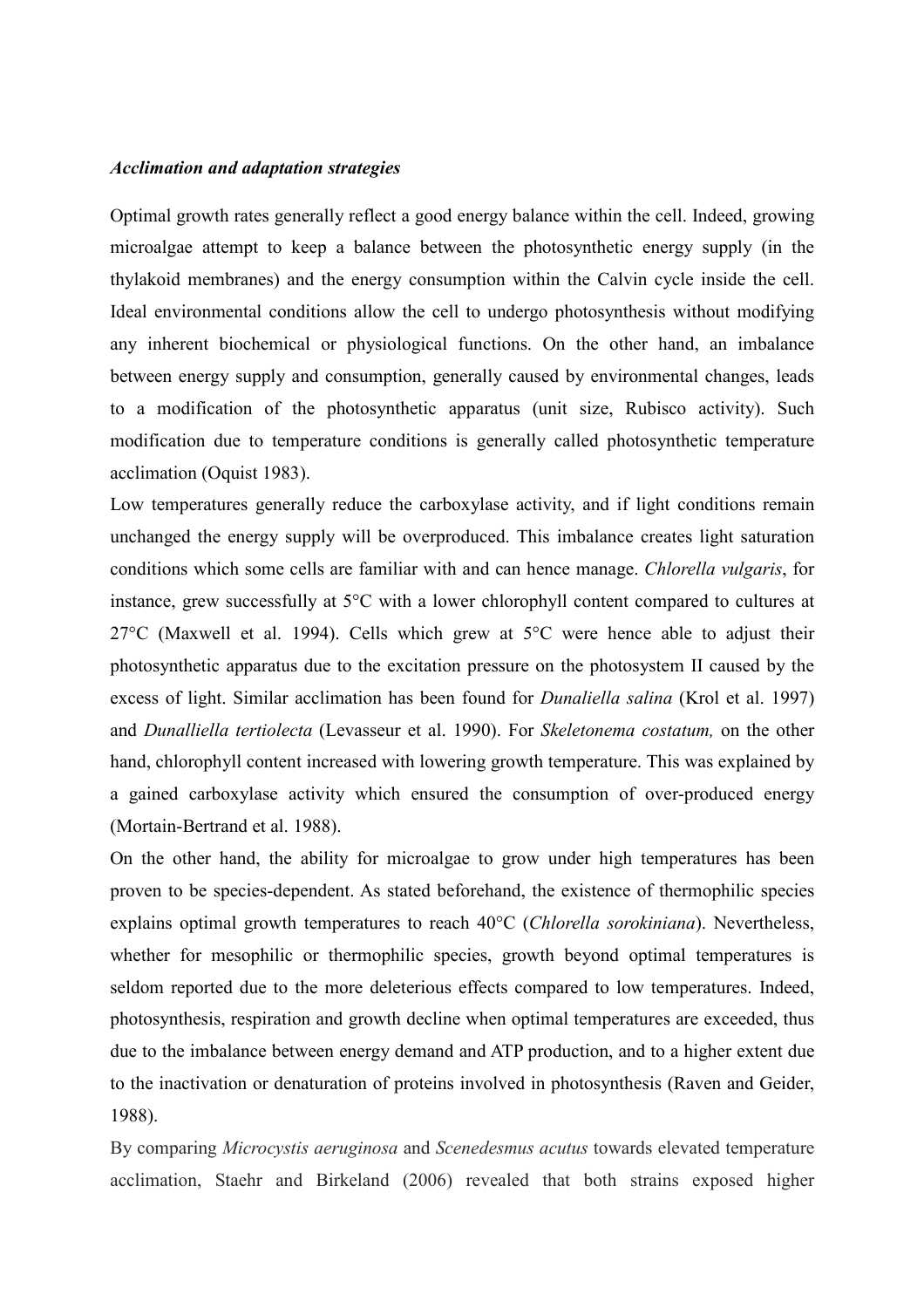photosynthesis rates and lower respiration rates as well as cell size reduction. Cell shrinking could be a way to counteract the imbalance between catabolic and anabolic processes caused by a temperature increase. Since warming increases the demand for resources, microorganisms are believed to reduce their volume in order to enhance uptake rates and reduce metabolic costs (Atkinson et al. 2003). Similar conclusions were aroused by Garcia et al. (2007), when studying temperature tolerance of *Dunaliella* species. Authors showed the stronger ability of *D. salina* to withstand supra-optimal temperatures compared to *D. viridis*, but without knowing if the response was a short-term acclimation or a fixed genotypic adaptation.

Indeed, besides rapid physiological adjustments, slow generational adaptation has also been reported (Iglesias-Prieto et al. 1992). Huertas et al. (2011) showed that Scenedesmus *intermedius* sampled in continental waters could adapt to  $30^{\circ}$ C after 15 generations, to  $35^{\circ}$ C after 30 generations and to a maximum of  $40^{\circ}$ C after 135 generations. Therefore, by adapting species progressively to elevated temperatures by generational sequences, authors showed that optimal growth temperatures could shift upwards compared to those measured for the ancestral strains. The plasticity of microalgae to genetically adapt to unfavorably warm conditions can offer a long term solution for future outdoor cultures liable to experience elevated temperatures on the long run. Seasonal temperature variations could give enough time for generational adaptation and might insure stable growth rate. Microalgae strains also seem to be predisposed to adaptation depending on previous constraints experienced in its initial environment (Huertas et al. 2011). Prior strain selection from appropriate environments should then be carried out in order to guarantee such an evolutionary potential. On the other hand, rapid temperature fluctuations experienced in shallow water raceways and photobioreactors can reach 10°C amplitude over one single day. Therefore, it would be difficult for microalgae to insure generational adaptation over such short time spans.

#### **Biochemical implications**

#### Photosynthesis

The influence of temperature on photosynthesis is largely caused by the complex kinetics of the ribulose-1,5-bisphosphate (Rubisco). This catalytic enzyme of photosynthesis is involved in two competing physiological pathways, photosynthesis and photorespiration, with a dual carboxylase and oxygenese activity respectively. Salvucci and Crafts-Brandner (2004b) showed that Rubisco enzyme isolated from higher plants increased its carboxylase activity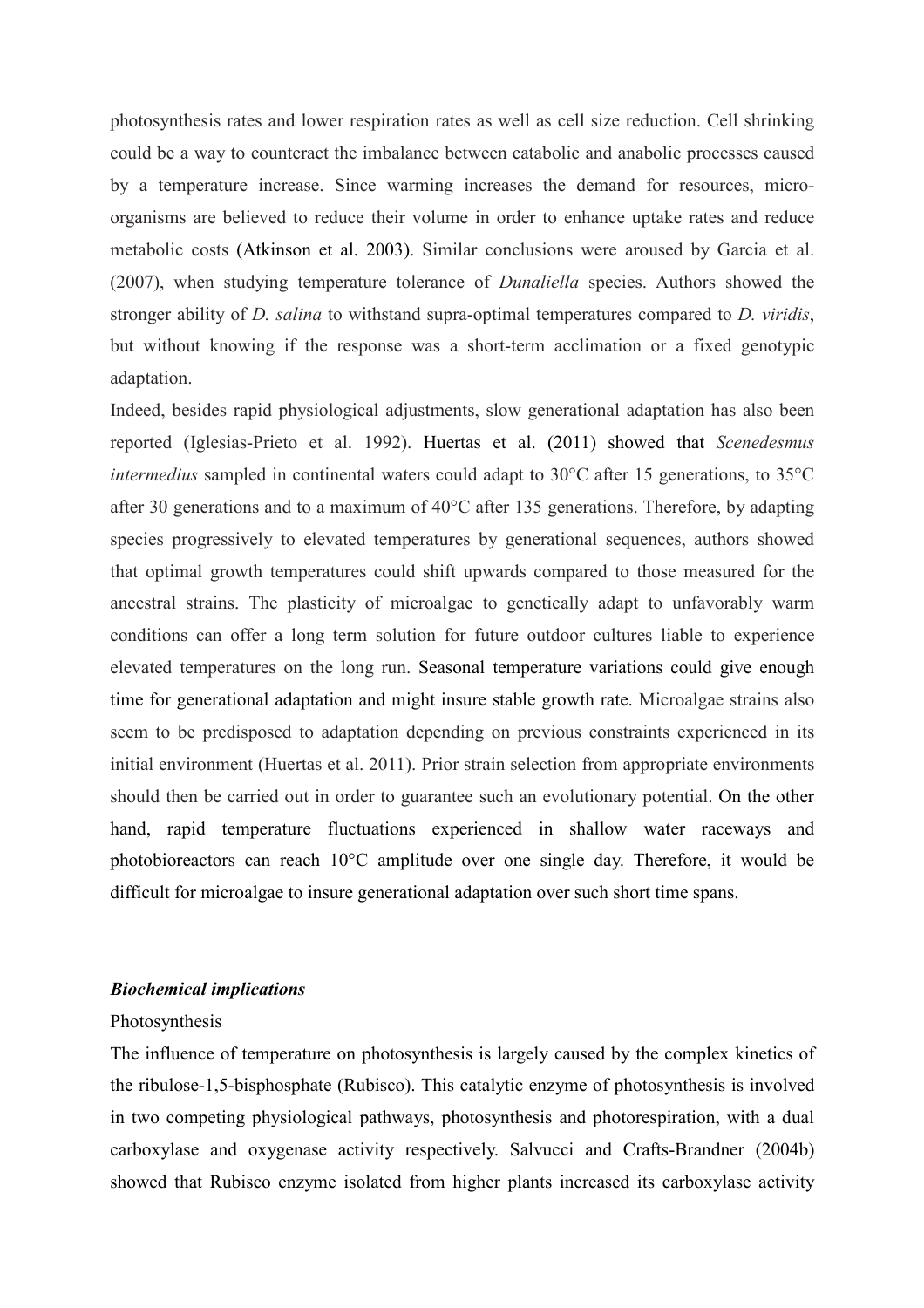under temperatures rising from 5 to 50 $\degree$ C and that its activity intensified under saturated CO<sub>2</sub> concentrations. These authors also state that above  $30^{\circ}$ C, CO<sub>2</sub> affinity for Rubisco is reduced and can hence become a limiting factor for photosynthesis, *i.e.* reducing biomass production rates. However, when studying the Rubisco activity inside higher plants, a decrease in net photosynthesis above  $30^{\circ}$ C was also observed although saturated  $CO<sub>2</sub>$  conditions were applied. Results hence suggested that other physiological parameters were affected.

Therefore, the increase of  $CO<sub>2</sub>$  content in the bubbling gas of microalgae cultures, under high temperatures, might prevent photorespiration and counteract the final effect of temperature on Rubisco. Nevertheless, this is efficient only to a certain extent due to other effects.

In microalgae cells, the most common effects observed for temperatures above  $40^{\circ}$ C for instance, is the inhibition of charge-separation activity of PS II and the inactivation of oxygen evolving capability of PS II (dissociation of  $Mn^{2+}$  ions from the photocatalytic center). The result is the production of oxygen radicals which cause non equilibrium states within the membrane as well as damage to biochemical compounds, such as fatty acid peroxidation, within the cell (Enami et al. 1994; Gombos et al. 1992). In order to counteract the effect of free radicals, several microalgae species grown under elevated temperatures are able to produce anti-radical molecules such as carotenoids. This will be discussed further below.

#### Chlorophyll content

As stated earlier, the chlorophyll  $a$  (Chl) content of microalgae varies with temperature as an acclimation mechanism to adapt the energy supply of the light phase of photosynthesis to the demand for the dark phase. The resulting effect on the Chl:C ratio (denoted  $\Theta$ ) has been extensively studied (Geider 1987; Finenko et al. 2003), with 36 microalgae species from 7 taxonomic groups. The combined effect of irradiance and temperature was described by an equation involving 3 coefficients. This ratio  $\theta$ , (in g Chla (g C)<sup>-1</sup>) can thus be expressed as a combination of a linear and exponential decrease with respect to temperature (Geider 1987):

$$
\theta^{-1} = a - bT + cE e^{-kT}
$$

Where E is the irradiance (in mol quanta  $m^2$  d<sup>-1</sup>) and T the temperature (in  $\degree$ C). The coefficients of this equation for three species and 5 taxonomic groups are given in Table 1. This equation seems to accurately represent the acclimation to temperature at a given light. But it may become inaccurate for temperatures exceeding the optimal growth temperature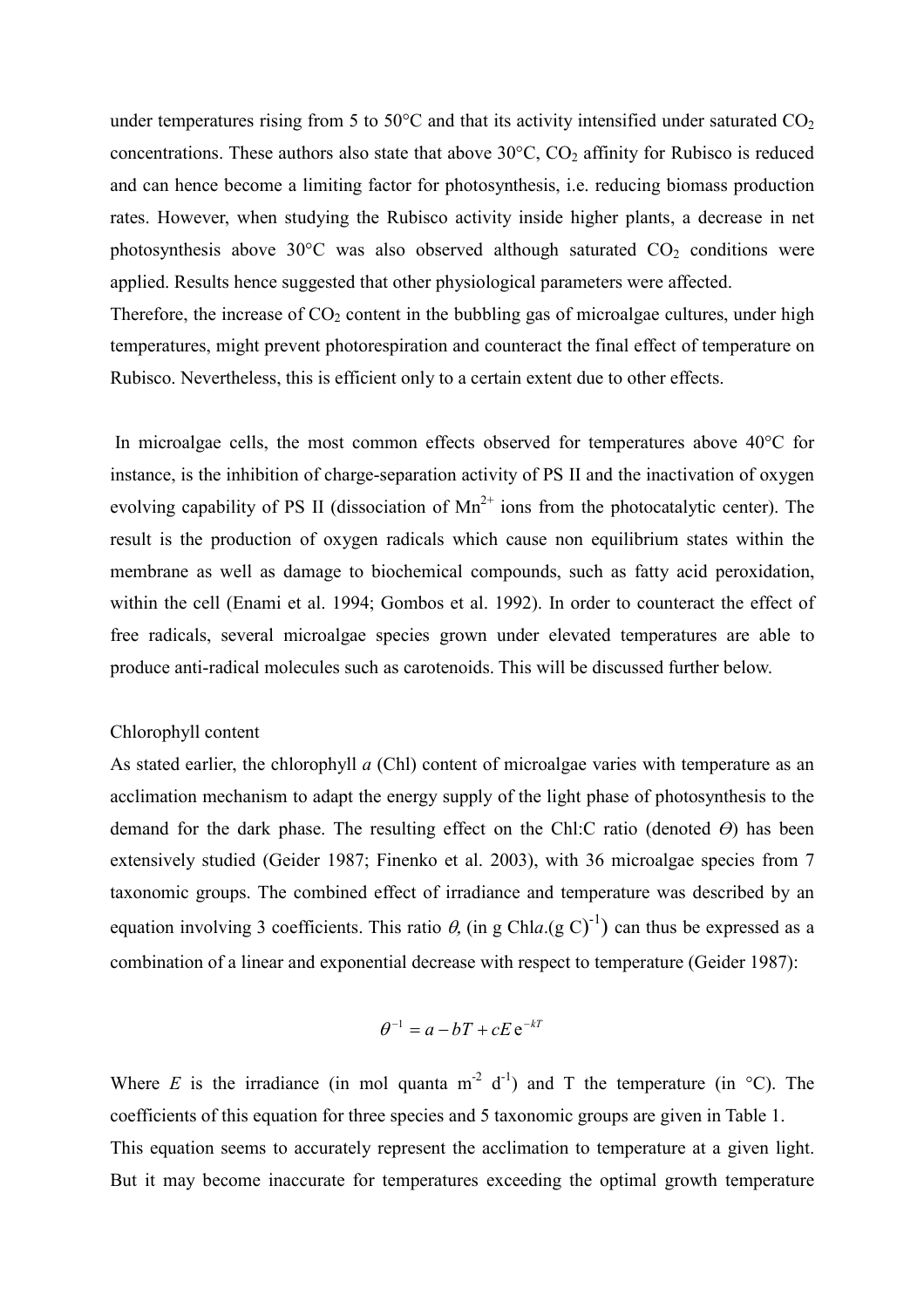above which growth rate starts to decrease. Data are lacking to characterize the response of Chl:C for this temperature domain.

#### Pigment and lipid production

As stated earlier, microalgae cells which grow in optimal growth conditions present a physiological balance. On the other hand, high temperatures can cause stressful conditions which unbalance the energy equilibrium and enhance the production of excess free radicals. In order to counteract the effect of these harmful compounds and hence ensure growth, cells are able to generate additional molecules with anti-oxidant properties. Pigments such as betacarotene, for instance, have been described to quench over-produced free radicals (Moller et al. 2000) and expose accordingly high value properties against cell damage and cancer. The growing market for carotenoids and interest for bio-produced resources instead of synthesis have driven recent studies on carotene containing algal species. Massive accumulation of beta-carotene inside *Dunaliella salina* grown under stressful environmental conditions has already been reported in literature (Ben-Amotz et al. 1982; Borowitzka et al. 1984). Increasing the growth temperature of *D. salina*, from  $25^{\circ}$ C to  $35^{\circ}$ C and under high light exposures, revealed a 5 fold increase of beta-carotene content (Pisal and Lele 2005). By comparing different types of carotenoid contents in 7 D. salina populations, Gomez and Gonzalez (2005) showed that beta-carotene content increased by 20% when increasing the growth temperature from 15 to 26<sup>o</sup>C while alpha-carotene content decreased by 2 fold. Alphacarotene is known to be more effective than beta-carotene against cell damage (Cramer et al. 2001). The effect of temperature on total lipid content has also been highlighted. Converti et al. (2009) showed that decreasing the temperature from  $30^{\circ}$ C to  $25^{\circ}$ C increased significantly the lipid content of *Chlorella vulgaris* by 2.5 fold without affecting the growth rate (Figure 2). The same trend was found when Xin et al. (2011) studied the temperature effect on lipid accumulation in Scenedesmus sp: a temperature decrease from  $25^{\circ}$ C to  $20^{\circ}$ C increased the lipid content by 1.7 fold (Figure 2) with only a slight effect on the growth rate (8% loss). The growth of these two species hence seem to withstand moderate temperature fluctuations with a general trend showing that temperatures below the maximum growth rate temperatures, would be favourable for lipid accumulation.

Such results prove the fact that temperature conditions, in conjunction with other environmental factors, are able to drive the production of particular types of high value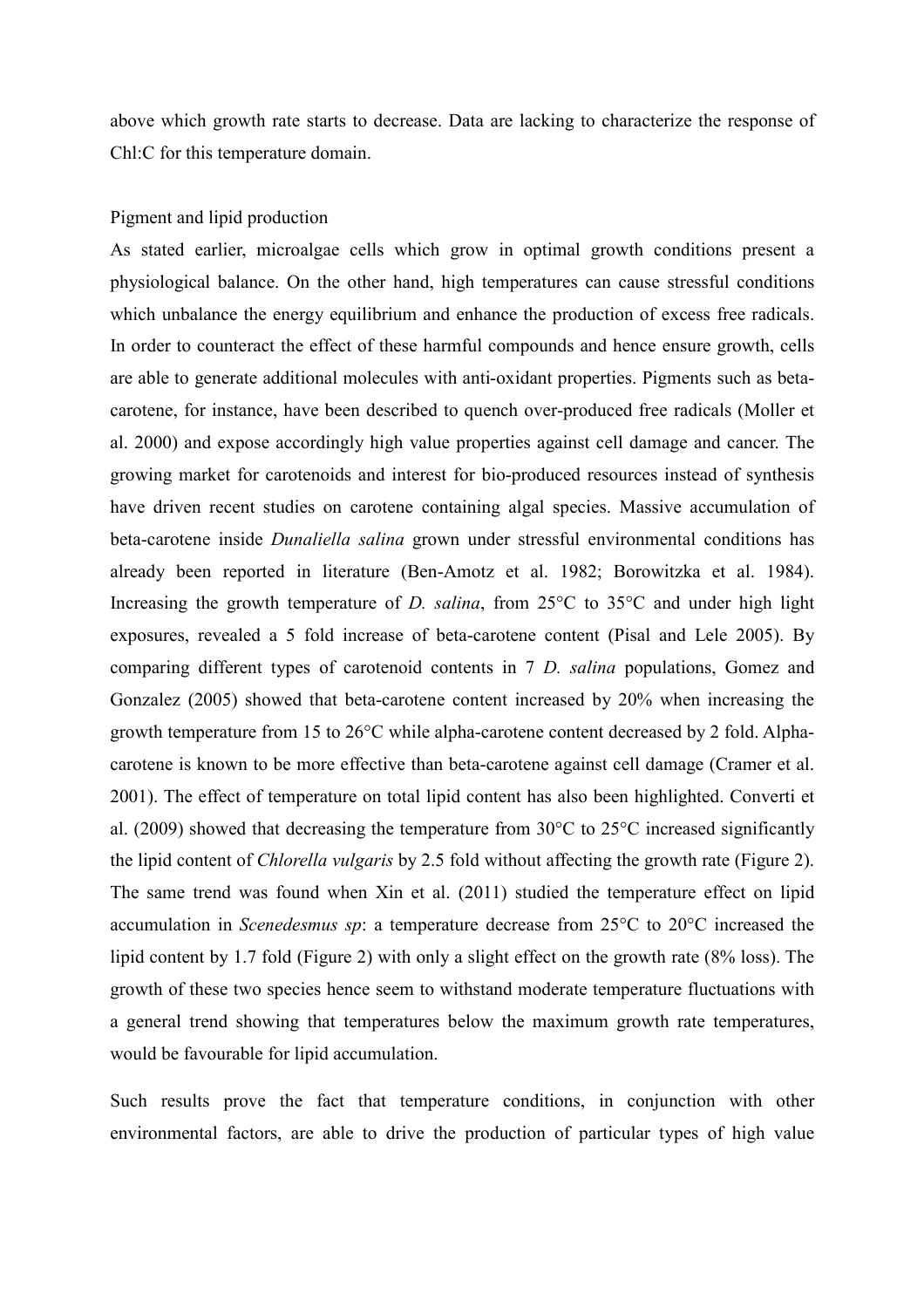constituents in microalgae cells and hence reinforce the need for temperature control over high-rate production systems.

# Can we predict temperature fluctuations and its effect on growth?

The use of high-rate production facilities of microalgae, whether indoor or outdoor facilities, has become a key issue in order to ensure the economic viability of the sector. However, environmental conditions which are not controlled such as temperature can modify growth rates and hence impact the efficiency of a production unit. Growth medium in shallow raceways or narrow tubes, generally used for high rate production, are liable to experience rapid and large temperature fluctuations depending on the geographic locality and on seasonal variations. As reviewed above, temperature conditions have straightforward implications on the growth rate as well as on cell physiology and its biochemical composition. Therefore, temperature is a crucial variable to be taken into account for optimizing the design and the operation of microalgae culturing devices, whether to produce biomass or high value molecules. In this context, it is crucial to develop numerical models which can simultaneously predict the change of temperature in the growth medium and its effect on phytoplankton growth. In this paragraph we review both modelling approaches.

#### Modelling the evolution of water temperature in cultivation processes

Various models for predicting temperature fluctuations in lakes, wastewater treatment ponds, aquaculture ponds, and other similar aquatic systems have been described in the literature (Klemetson 1985; Losordo 1991). However, these models could not be universally used since the expression of some heat fluxes were derived from empirical relationships specific to the type of system studied. Other models which are thought to be "universal", *i.e.* generalizable to any high rate pond based process were recently proposed (Béchet et al. 2010; Béchet et al. 2011) and take into account the location, reactor geometry, light irradiance, air temperature and wind velocity. Such universal models can hence accurately predict the evolving temperature of microalgae growth medium in outdoor facilities. Indeed, these models include the direct and diffuse solar radiation, the radiation from the air and from the ground, the radiation of the water body, the evaporation flux, the heat flux in the  $CO<sub>2</sub>$  enriched bubbling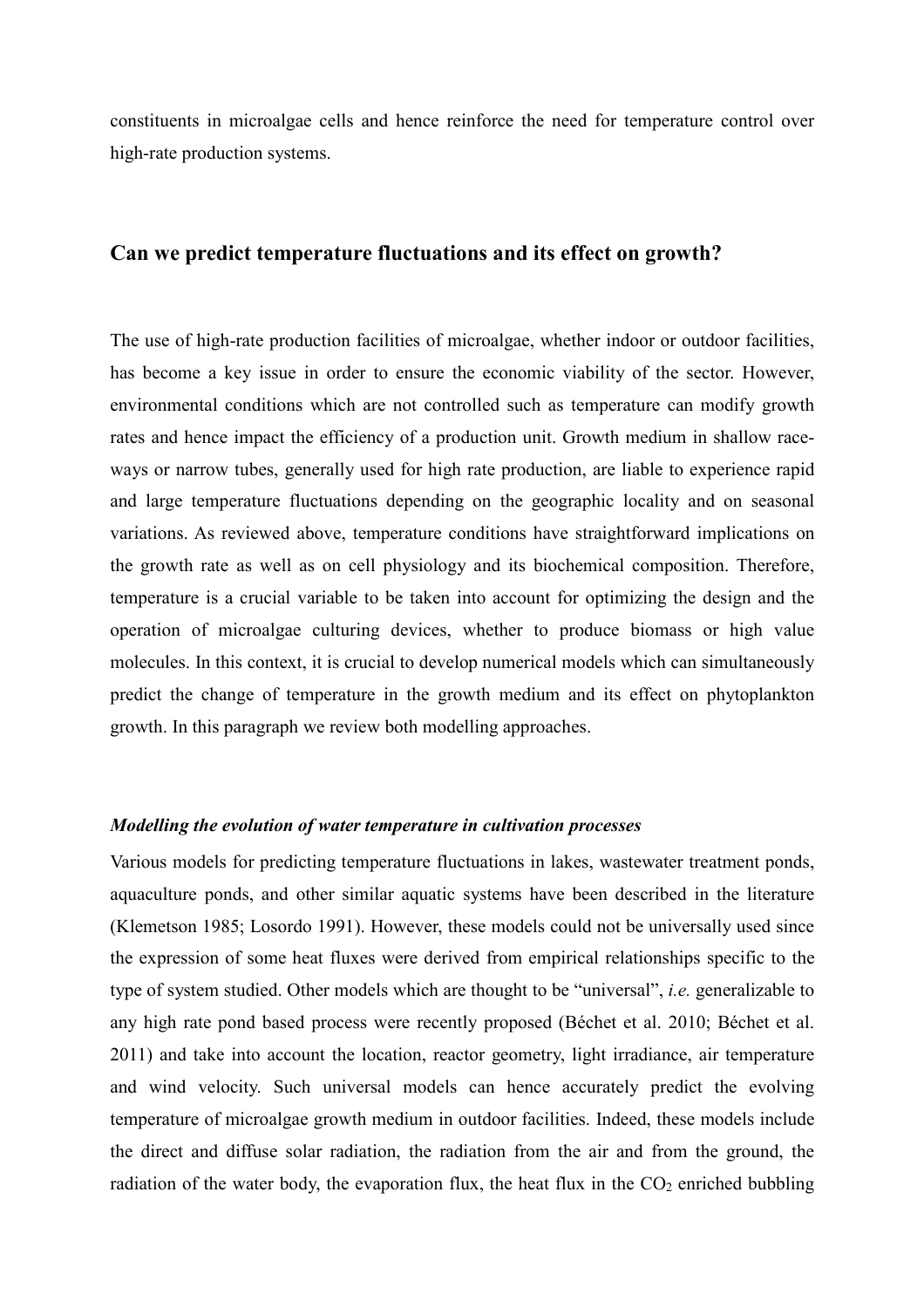gas, the conductive flux with the ground surface and the convective flux at the surface. They can therefore reproduce the daily dynamics of temperature, including heat and water fluxes. Béchet et al. (2010) suggested a model valid for any culturing device based on an opaque water body of uniform temperature profile. The model was tested against 1 year of experimental data collected from a wastewater treatment high rate algal pond. The model turned out to very accurately predict the measured temperature, with average errors below  $1.5^{\circ}$ C.

A mechanistic model was also developed by Béchet et al. (2010) to predict temperature of a column photobioreactors. The model was validated against experimental broth temperature data from an outdoor airlift photobioreactor in Singapore. The model predicted that temperatures may exceed 40 °C if operated in California, which would mean than none of the currently available commercial algal species would survive. A crucial conclusion of their model is that, for a large scale projection in California, 18 000 GJ year<sup>-1</sup> ha<sup>-1</sup> of heat energy must be removed to maintain temperatures below 25°C, this energy is reduced down to 5500 GJ vear<sup>-1</sup> ha<sup>-1</sup> if the temperature is maintained below 35 $^{\circ}$ C. These energy fluxes deployed to control temperature represent respectively 476 and 145 tons of biodiesel per ha and per year (with a biodiesel PCI of 37.8  $MJ.kg^{-1}$ ). These figures must be related to the 100 tons of produced lipid per ha and per year which seem to be the maximal productivity achievable by microalgae. When temperature is not regulated, the possible occurrence of mortality under temperature peaks in photobioreactors are probably one of the key problems to be addressed, and whose consequences in terms of costs, energy balance and sustainability at large-scale must be assessed

## Modelling the effect of temperature on growth rate

In order to quantitatively account for temperature fluctuations in the culture device, it is necessary to use a model predicting the effect of temperature on the microalgal growth rate.

The first phytoplankton dynamic model was proposed by Riley (1947) accounting for phytoplankton growth on the George Banks. Since then, many models describing growth have been developed including the effect of light and nutrient limitation. The first dynamic model for a raceway pond producing microalgae was proposed by Sukenik and Falkowsi (1987). In parallel, other less elaborated models were proposed (Benemann and Tillett 1987; Grobbelaar et al. 1990; Guterman et al. 1990). The underlying models were progressively improved, with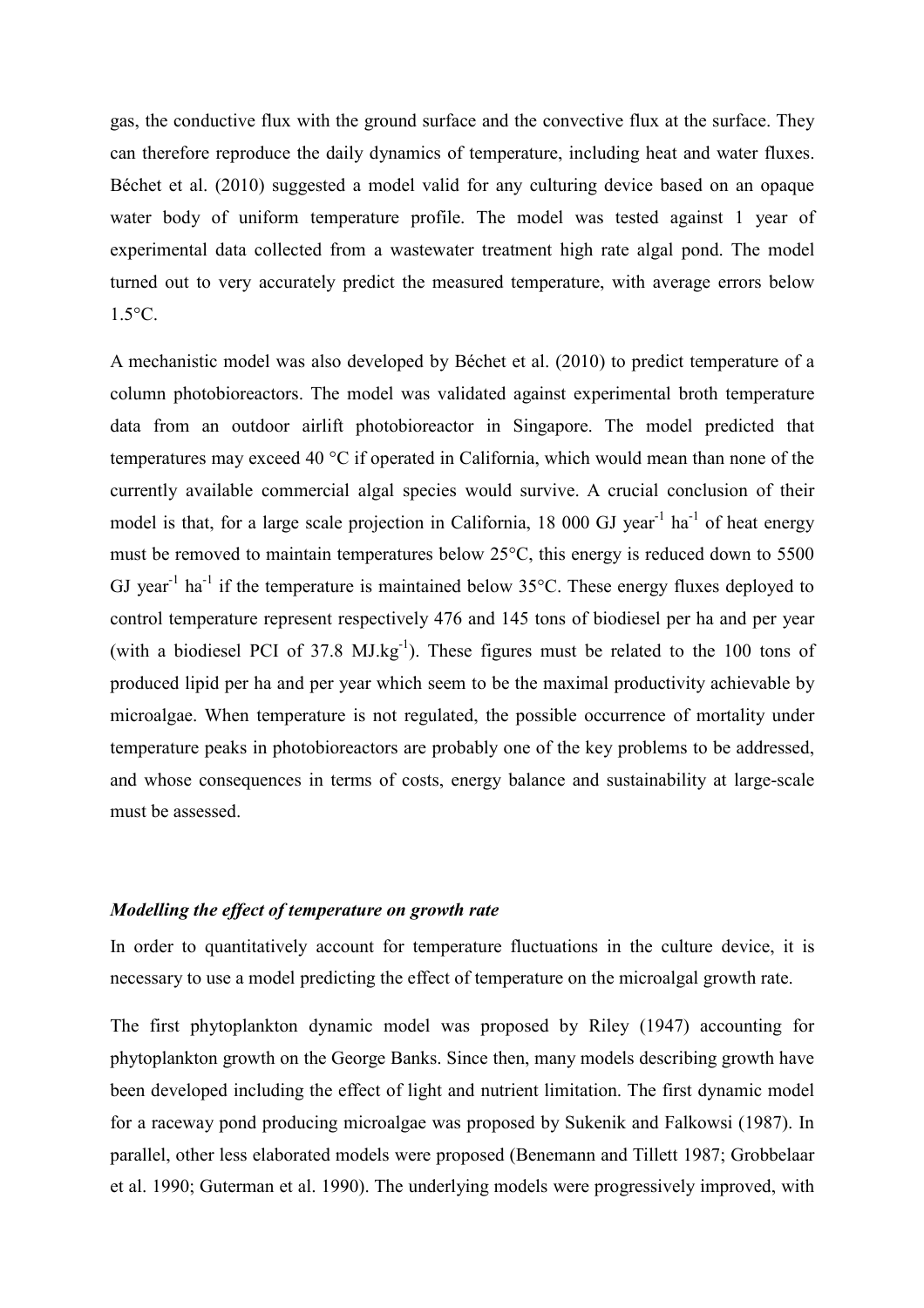a better description of photosynthesis (Steele 1962; Vollenweider 1966; Platt et al. 1980; Peeters and Eilers 1978; Geider et al. 1998). However, for these pioneer models, temperature effect was most of the time represented by very simple laws, like the exponential Arrhenius law derived from the Van't Hoff's thermodynamic equation for chemical equilibrium. Such kinetics only describes the increasing phase of the temperature response curve and do not predict the growth drop beyond the optimal temperature. Other functions have also been used (Eppley 1972; Li 1980; Ahlgren 1987), but they all predict an increase of the biological activity (growth rate) with temperature.

However, to quantify the impact of high temperatures reached in outdoor systems on microalgae (Béchet et al. 2011), a model is required over a range of temperatures including those beyond the optimal value. Ratkowsky et al. (1983) were the first to propose a model predicting microbial growth rate over the whole kinetic range, including high temperatures which reduce growth. This model was developed to represent bacterial growth in non-limiting nutrient conditions, then was modified to correct structural problems limiting its identifiability (Lobry et al. 1991; Rosso et al. 1993) and mainly applied for bacterial development in the food industry context (Pinon et al. 2004). This so-called cardinal temperature model with inflexion (CTMI) was used by Bernard and Rémond (2012). The model includes four parameters; three of them are cardinal temperatures with a biological meaning, which makes the model rather straightforward to calibrate:

$$
\mu_{\max} = \mu_{opt} \frac{(T - T_{\max})(T - T_{\min})^2}{(T_{opt} - T_{\min})[(T_{opt} - T_{\min})(T - T_{opt}) - (T_{opt} - T_{\max})(T_{opt} + T_{\min} - 2T)]} \quad \text{for} \quad T_{\min} \le T \le T_{\max}
$$

T is the temperature in degrees Celsius (°C) and  $\mu$  is the growth rate in d<sup>-1</sup>. Parameter  $T_{min}$  is the hypothetical temperature below which the growth rate is assumed to be zero growth,  $T_{max}$ is the temperature above which there is no growth,  $T_{opt}$  is the temperature at which the growth rate is maximal. These three temperature parameters are named cardinal temperatures. The maximal growth rate  $\mu_{opt}$  is reached at  $T_{opt}$ . Growth rate is zero except for the temperatures between  $T_{min}$  and  $T_{max}$ .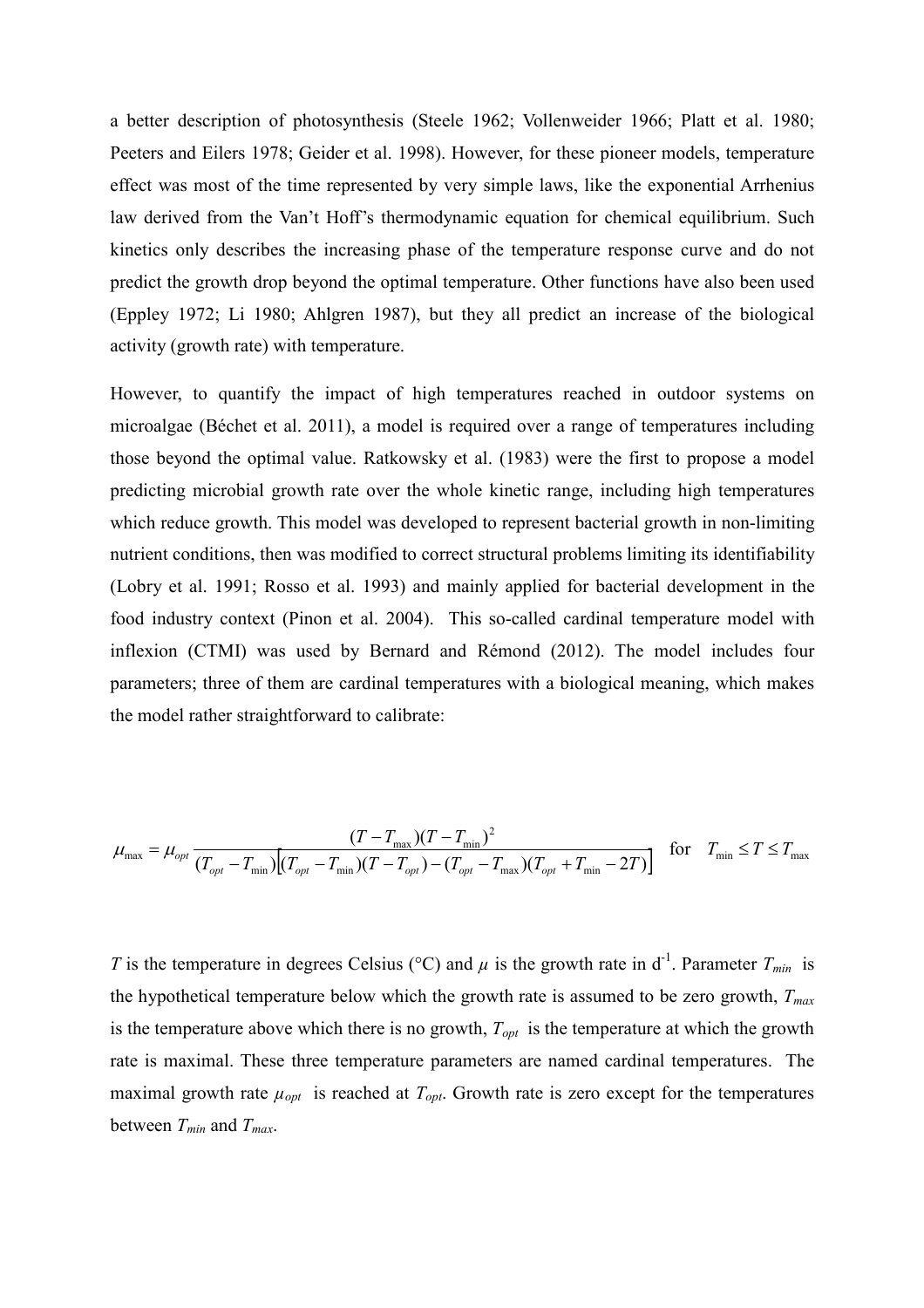The model predictions are illustrated in Figure 3 with data of *Asterionella formosa*. Bernard and Rémond (2012) have shown that the CTMI can accurately represent growth for the 15 species for which data including growth response at high temperatures were available in the literature, as illustrated on Figure 4. They proposed algorithms to identify model parameters and their confidence regions. Based on these algorithms, the growth response of 15 species cultivated in various conditions was identified (Table 2).

Despite its simplicity, it succeeds in assessing the macroscopic influence of temperature resulting from several reaction rates related to photosynthesis and respiration. This model also integrates the light effect by linking the CTMI with a classical model representing the response to light such as Haldane kinetics as suggested by Peeter and Eilers (1978), leading to very good predictions when both light and temperature are considered. This means that, for non photoinhibiting irradiances, the three cardinal temperatures are hardly affected by light intensity. This is illustrated on Figure 5, with data from Sandnes et al. (2005), where the growth rate response obtained for each temperature is normalized with its maximal value. It is noticeable that the temperature response curves superimpose (see Figure 5), showing that the three cardinal temperatures are hardly affected by the light intensity.

The identification algorithm proposed in Bernard and Rémond (2012) can also be used to accurately estimate parameters  $T_{opt}$  and  $T_{max}$  from an experimental data set (and of course parameter  $T_{min}$ , but this parameter is more theoretical). Indeed, the estimation of these parameters is not always straightforward and the underlying uncertainty, even if barely assessed in the literature, can be very large. The first part of the CTMI model has the same property as an Arrhenius function (even if the mathematical formulation is different), with a Q10 value near 2. The decreasing part of the temperature response curve turns out to be of shorter width, which makes the curve asymmetric.

The decreasing part of the growth response curve for temperatures higher than  $T_{opt}$  has, so far, received little attention. However, it probably deeply impacts outdoor productivity. Due to its high negative slope, a small temperature variation induces a significant decrease of the growth rate. A temperature regulating system should maintain the system close to the optimal temperature  $T_{\text{opt}}$  in order to maximize productivity. Nevertheless it is crucial that the culturing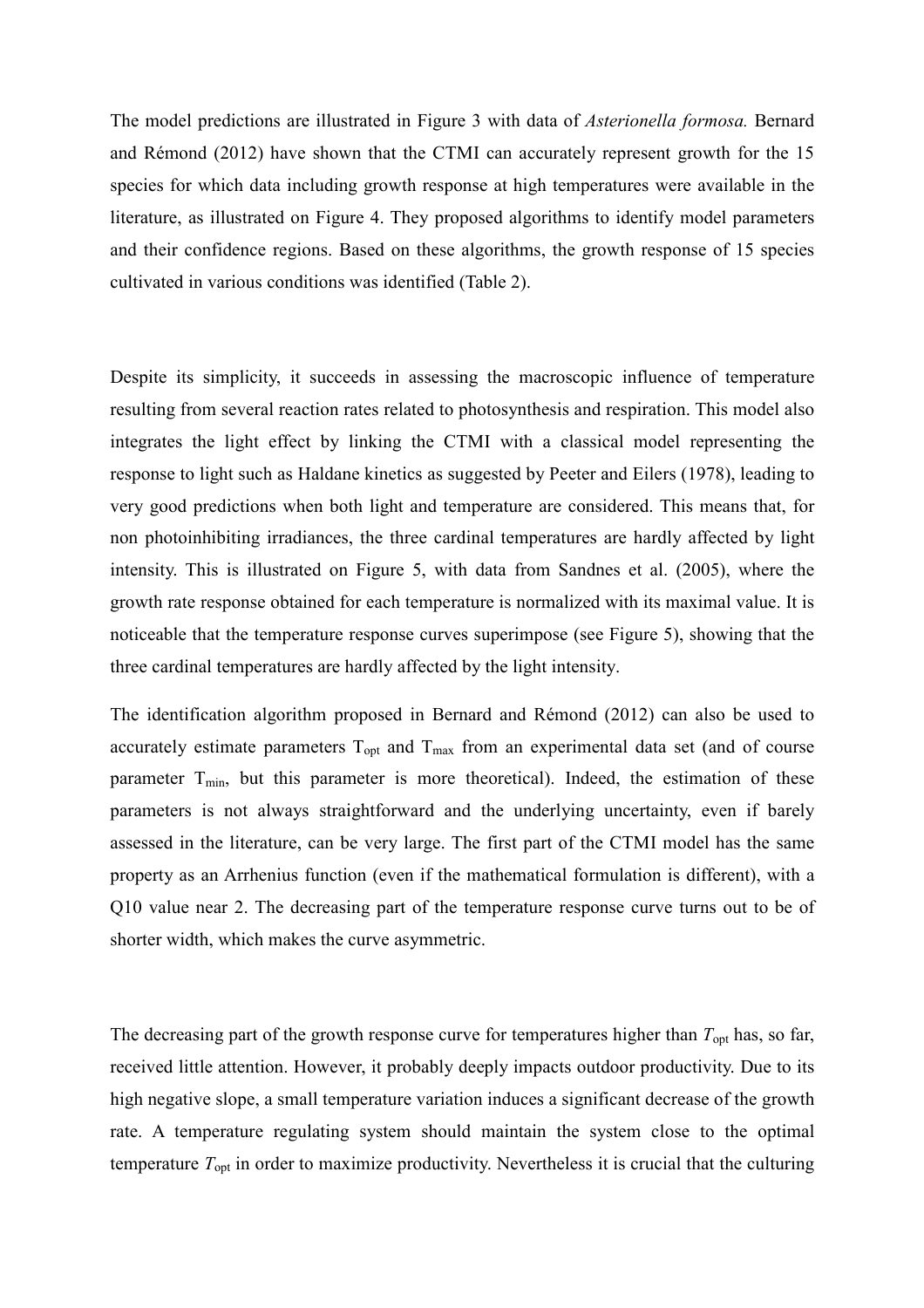device does not reach temperatures higher than  $T_{opt}$  since this could have severe consequences on growth. It is therefore recommended to set up a temperature regulation in the range  $[T_{\text{out}}]$  $\Delta T$ ,  $T_{opt}$ ], where - $\Delta T$  is the temperature regulation accuracy.

The overall effect of temperature on productivity is not straightforward since mass productivity is the product of growth rate and biomass. The effect of temperature on maximum biomass concentration in a culturing system has never been clearly studied. In a photolimited culture, the biomass concentration is determined by the accessibility to light (Cornet 2010). Indeed, respiration rate at the bottom of a raceway should balance the possible growth rate with the remaining light. Since chlorophyll content increases with temperature, higher temperatures may therefore result in a reduced light at the bottom, and finally lower biomass density. As a consequence, the optimal value for the biomass productivity in a culturing system may appear for temperatures lower than the optimal growth rate. These model predictions should however be confirmed with experimental studies.

Such biological models coupled with a model of temperature evolution within the process in response to the variation of heat fluxes can be the basis of optimal temperature control strategies maximizing biomass productivity. They can also be used to forecast the flux of water necessary to compensate evaporation and/or to cool down the process by water spraying.

# **Conclusion**

The effects of temperatures which exceed thresholds for optimal growth are described as more deleterious than lower temperatures. Indeed, this is visualized by the asymmetrical growth curve vs. temperature. Beyond optimal temperatures, growth rate decrease is linear and reaches lethal temperatures more or less abruptly depending on the species. The occurrence of mortality when temperatures exceed optimal is a reality, but the time over which these changes are experienced is an important factor in order to define the extent of mortality.

This paper has highlighted the ability of certain species to adapt and withstand temperatures which are beyond their defined optimal temperature. Rapid physiological acclimation of cells has also been observed such as cell shrinking. More long term acclimation strategies based on generational sequences during progressive temperature increase have shown that certain species are also able to adapt to above-optimal temperatures. It hence seems that the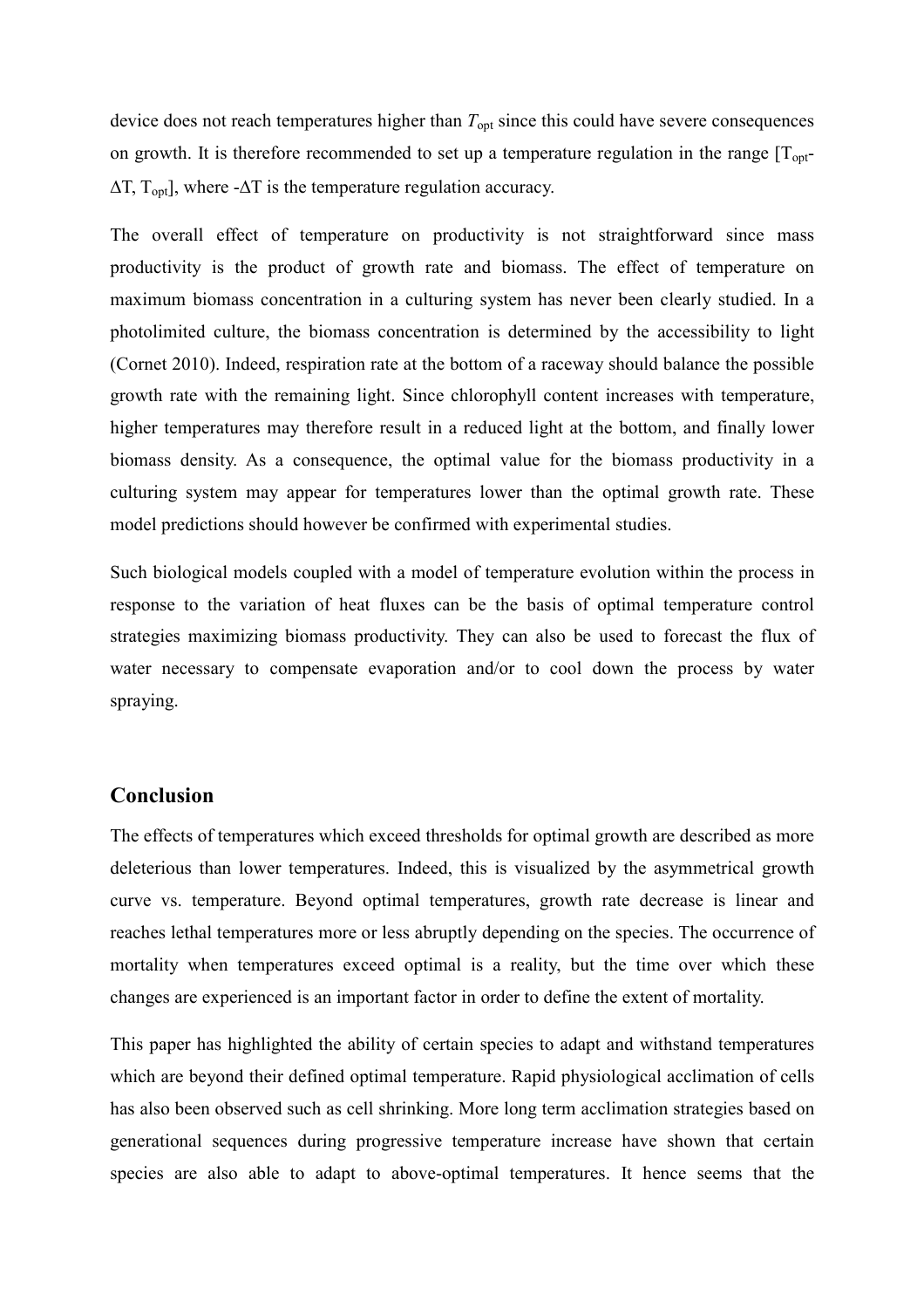temperature cursor for optimal growth is liable to shift depending on other environmental conditions as well as on the species or pre-adapted populations. However, acclimation strategies are specific and complex mechanisms which cannot be generalized for all species. Computational models show that temperature control in large scale production units would involve an energy cost higher than that energy provided by microalgae (in the case of a biodiesel production unit). Combining models on heat fluxes and on the temperature effect on microalgae may lead to temperature control strategies achieving a tradeoff between productivity and cooling costs.

# Acknowledgements:

This work benefited from the support of the SYMBIOSE research project funded by the French National Research Agency (ANR).

# **References**

- Ahlgren G (1987) Temperature functions in biology and their application to algal growth constants. Oikos 49:177-190
- Atkinson D, Ciotti BJ, Montagnes DJS (2003) Protists decrease in size linearly with temperature: ca. 2.5% degrees  $C(-1)$ . Proc Biol Sc / The Royal Society 270:2605-11
- Baek SH, Shimode S, Han MS, Kikuchi T (2008) Growth of dinoflagellates, Ceratium furca and Ceratium fusus in Sagami Bay, Japan: the role of nutrients. Harmful Algae, 7:729-739
- Béchet Q, Shilton A, Fringer OB, Muñoz R, Guieysse B (2010) Mechanistic modeling of broth temperature in outdoor photobioreactors. Environ Sc Technol 44(6):2197-2203
- Béchet Q, Shilton A, Park JBK, Craggs RJ, Guieysse B (2011) Universal temperature model for shallow algal ponds provides improved accuracy. Environ Sci Technol 45(8):3702-9
- Ben-Amotz A, Katz A, Avron M (1982) Accumulation of β-carotene in halotolerant algae: purification and characterization of β-carotene-rich globules from Dunaliella bardawil (Chlorophyceae). J Phycol 18:529–537
- Benemann JR, Oswald WJ (1996) Systems et economic analysis of microalgae ponds for conversion of CO2 to biomass. US DOE, Pitburgh Energy Technology Centre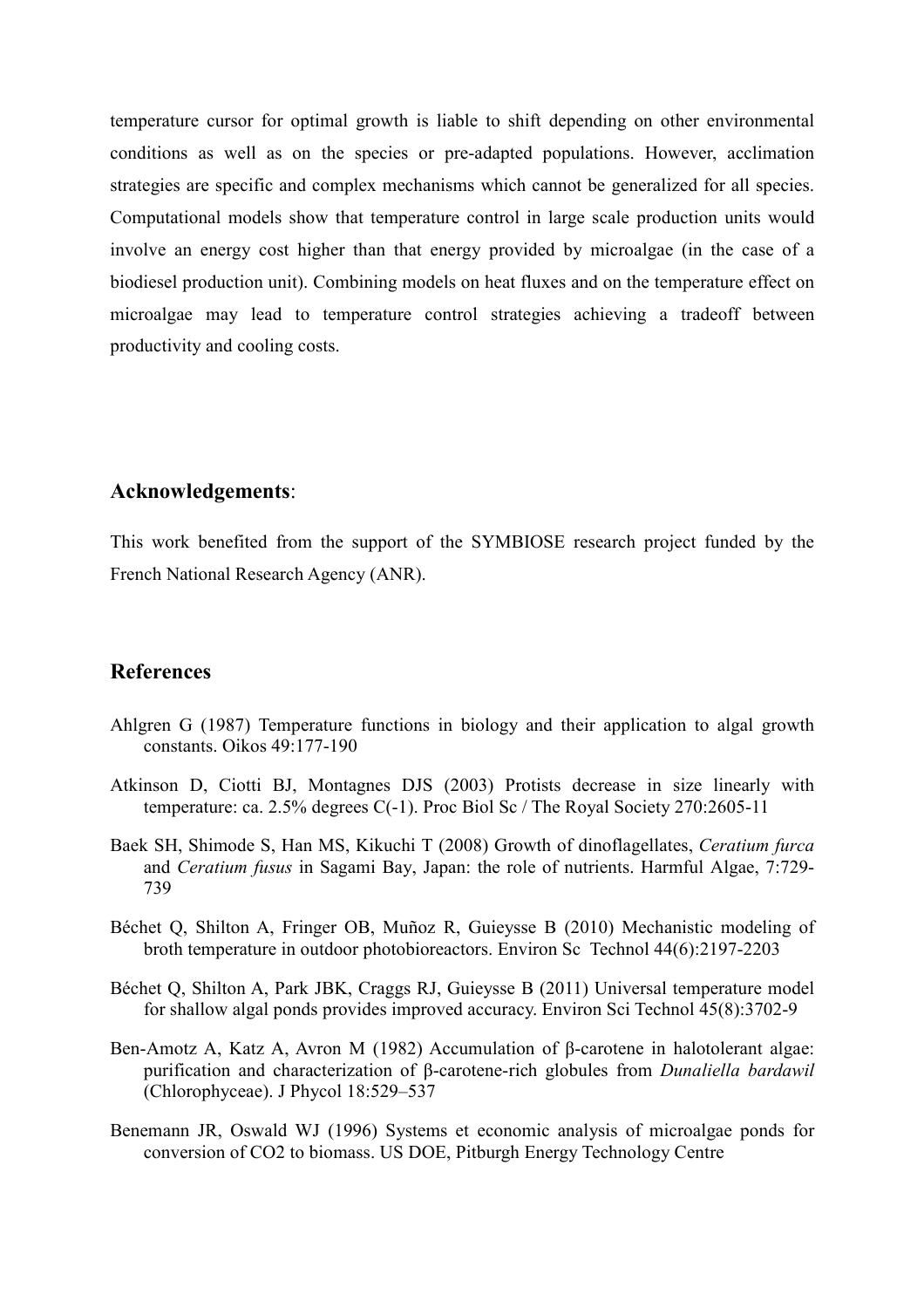- Benemann JR, Tillett DM (1987) Effects of fluctuating environments on the selection of high vielding microalgae. Final report to the Solar Energy Research Institute
- Bernard O (1995) Etude expérimentale et théorique de la croissance de *Dunaliella tertiolecta* (chlorophyceae) soumise à une limitation variable de nitrate : utilisation de la dynamique transitoire pour la conception et la validation des modèles. University Pierre et Marie Curie, Paris VI
- Bernard O, Rémond B (2012) Validation of a simple model accounting for light and temperature effect on microalgal growth. Bioresour Technol In press, accepted manuscript
- Borowitzka LJ, Borowitzka MA, Moulton T (1984) The mass culture of *Dunaliella*: from laboratory to pilot plant. Hydrobiologia 116/117:115-121
- Butterwick C, Heaney SI, Talling JF (2005) Diversity in the influence of temperature on the growth rates of freshwater algae, and its ecological relevance. Freshw Biol 50(2):291-300
- Campbell PK, Beer T, Batten D (2011) Life cycle assessment of biodiesel production from microalgae in ponds. Bioresour Technol  $102(1)$ :50–56
- Chisti Y (2007) Biodiesel from microalgae. Biotechnol Adv 25(3):294-306
- Converti A. Casazza AA, Ortiz EY, Perego P. Del Borghi M (2009) Effect of temperature and nitrogen concentration on the growth and lipid content of Nannochloropsis oculata and Chlorella vulgaris for biodiesel production. Chem Eng Process 48:1146-1151
- Cornet JF (2010) Calculation of optimal design and ideal productivities of volumetrically lightened photobioreactors using the constructal approach. Chem Eng Sci 65(2):985-998
- Cramer DW, Kuper H, Harlow BL (2001) Carotenoids, antioxidants and ovarian cancer risk in pre- and postmenopausal women. Int J Cancer 94:128-34
- Dermoun D, Chaumont D (1992) Modelling of growth of *Porphyridium cruentum* in connection with two interdependent factors: light and temperature. Bioresour and Technol  $42:113-117$
- Enami I, Kitamura M, Tomo T, Isokawa Y, Ohta H, Katoh S (1994) Is the primary cause of thermal inactivation of oxygen evolution in spinach PS II membranes release of the extrinsic 33 kDa protein or of Mn? Biochi. Biophys Acta 1186:52–58
- Eppley RW (1972). Temperature and phytoplankton growth in the sea. Fish Bull 70:1063-1085
- Eppley RW, Sloan PR (1966). Growth rates of marine phytoplankton: correlation with light absorption by cell chlorophyll a. Physiol Plantarum 19(1): 47-59
- Falkowski PG (1977) The adenylate energy charge in marine phytoplankton: the effect of temperature on the physiological state of *Skeletonema costatum*. Biol Ecol 27:37-45
- Falkowski PG (1980) Light-shade adaptation in marine phytoplankton. In PG Falkowski [ed.], Primary productivity in the sea p99-119 Plenum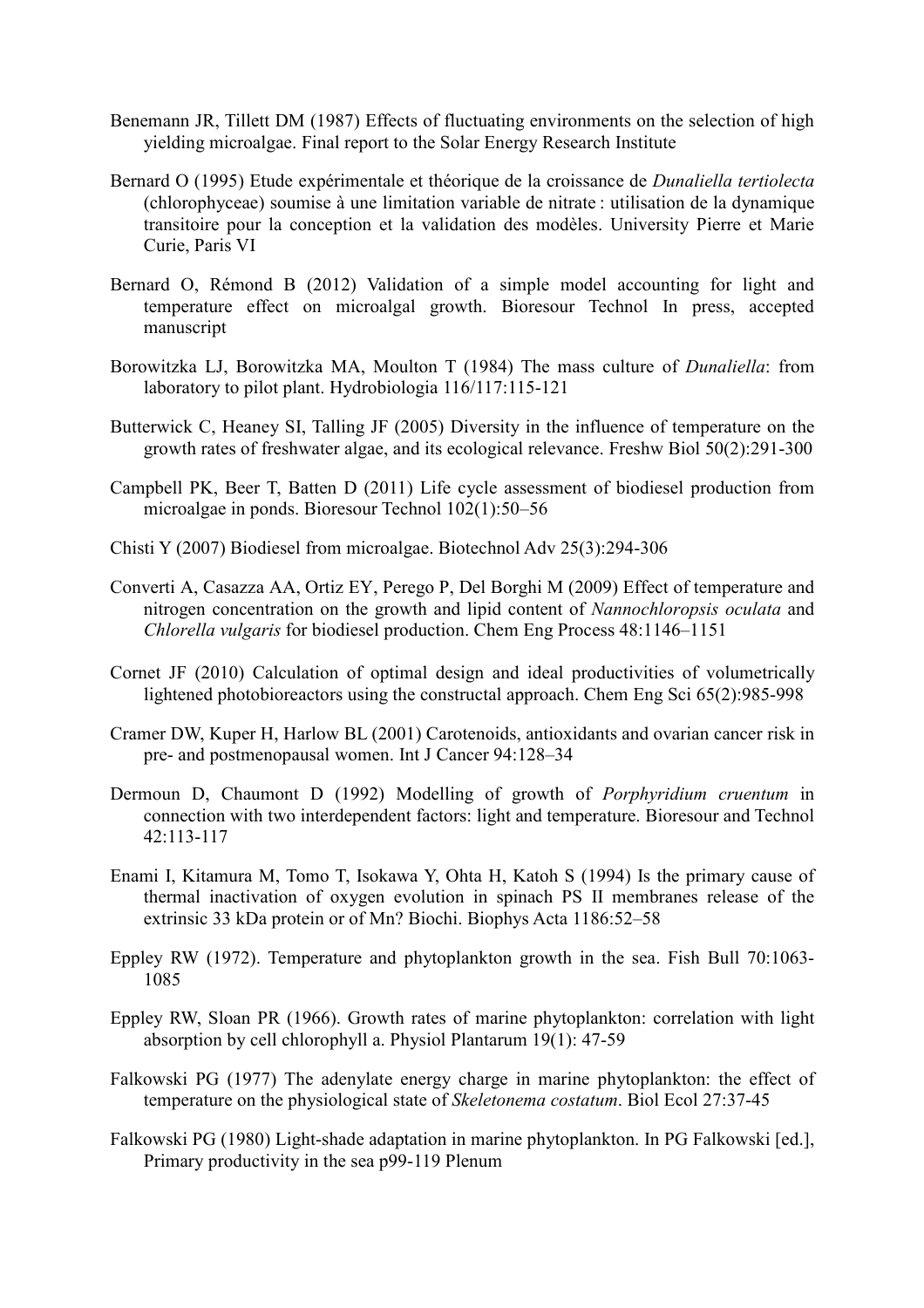- Fawley MW (1984) Effects of light intensity and temperature interactions on growth characteristics of *Phaeodactylum tricornutum* (Bacillariophyceae). J Phycol 20:67-72
- Finenko ZZ, Hoepffner N, Williams, Piontkovski, SA (2003) Phytoplankton carbon to chlorophyll a ratio: response to light, temperature and nutrient limitation. Mar Ecol Journ  $II(2):40-64$
- García F, Freile-Pelegrín Y, Robledo D (2007) Physiological characterization of *Dunaliella* sp. (Chlorophyta, Volvocales) from Yucatan, Mexico. Bioresour Technol 98(7):1359-65
- Geider RJ (1987). Light and temperature dependence of the carbon to chlorophyll a ratio in microalgae and cyanobacteria: implications for physiology and growth of phytoplankton. New Phytol 106(1):1-34
- Geider RJ, MacIntyre HL, Kana TM (1998) A dynamic regulatory model of phytoplanktonic acclimation to light, nutrients, and temperature. Limnol Oceanogr 43:679-694
- Gombos Z, Wada H, Murata N (1992) Unsaturation of fatty acids in membrane lipids enhances tolerance of the cyanobacterium Synechocystis PCC6803 to low-temperature photoinhibition. P Natl Acad Sci USA 89(20):9959-63
- Gomez PI, Gonzalez MA (2005) The effect of temperature and irradiance on the growth conditions. Biol Res 38:151-162
- Grobbelaar JU, Soeder CJ, Stengel E (1990) Modeling algal productivity in large outdoor cultures and waste treatment systems. Biomass 21:297-314
- Guterman H, Vonshak A, Ben-Yaakov S (1990) A macromodel for outdoor algal mass production. Biotechnol Bioeng 35(8):809-819
- Huertas IE, Rouco M, López-Rodas V, Costas E (2011) Warming will affect phytoplankton differently: evidence through a mechanistic approach. Proc Biol Sc / The Royal Society (April)
- Iglesias-Prieto R, Matta JL, Robins WA, Trench, RK (1992) Photosynthetic response to elevated temperature in the symbiotic dinoflagellate Symbiodinium microadriaticum in culture. P Natl Acad Sci USA 89(21):10302-5
- Jørgensen EG (1968) The adaptation of plankton algae. II. Aspects of the temperature adaptation of Skeletonema costatum. Physiol Pl 21:423-427
- Kessler E (1985). Upper limits of temperature for growth in *Chlorella*. Plant Syst Evol 151:67-71
- Klemetson S. Rogers G (1985) Aquaculture pond temperature modelling. Aquacult Eng  $4(3):191-208.$
- Krol M, Maxwell DP, Huner NPA (1997) Exposure of *Dunaliella salina* to low temperature mimics the high light- induced accumulation of carotenoids and the carotenoid binding protein (Cbr). Plant Cell 38(2):213-216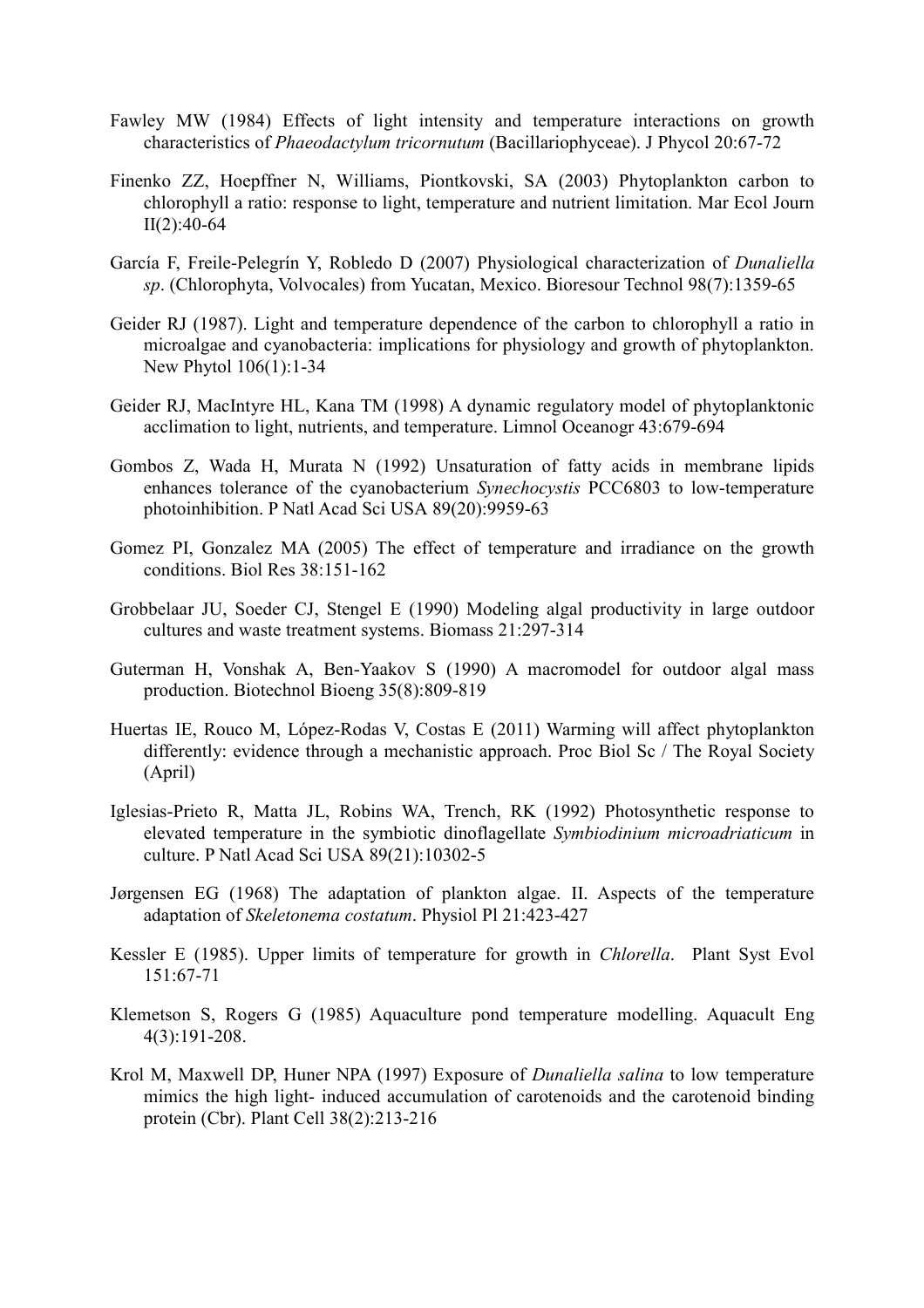- Kudo I, Miyamoto M, Noiri Y, MaitaY (2000) Combined effects of temperature and iron on the growth and physiology of the marine diatom *Phaeodactylum tricornutum* (Bacillariophyceae), J Phycol 36:1096-1102
- Levasseur ME, Morissette JC, Popovic R, Harrison P (1990). Effects of long term exposure to low temperature on the photosynthetic apparatus of *Dunaliella tertiolecta* (Chlorophyceae). J Phycol 26:479-484
- Li WKW (1980) Temperature adaptation in phytoplankton: Cellular and photosynthetic characteristics. In: Falkowski PG (ed) Primary productivity in the sea. Plenum Press New York 259-279
- Lobry JR, Rosso L, Flandrois JP (1991) A FORTRAN subroutine for the determination of parameter confidence limits in non-linear models. Binary 3:86-93
- Losordo TM, Piedrahita RH (1991) Modelling temperature variation and thermal stratification in shallow aquaculture ponds. Ecol Model 54(3-4):189-226.
- Maddux WJ, Jones RF (1964) Some interactions of temperature, light intensity, and nutrient concentration during the continuous culture of Nitzschia closterium and Tetraselmis sp. Limnol Oceanogr 9:79-86
- Mata TM, Martins AA, Caetano NS (2010) Microalgae for biodiesel production and other applications: A review. Renew Sust Energ Rev 14(1):217-232
- Maxwell DP, Fal S, Trick CG, Huner N (1994) Growth at low temperature mimics high-light acclimation in Chlorella vulgaris. Plant physiol 105(2):535-543
- Milledge JJ (2010). Commercial application of microalgae other than as biofuels: a brief review. Rev Environ Sc and Bio/Technol 10(1):31-41
- Mitrovic SM, Hitchcock JN, Davie AW, Ryan DA (2010) Growth responses of Cyclotella *meneghiniana* (Bacillariophyceae) to various temperatures. J Plankton Res 32(8):1217-1221
- Møller AP, Biard C, Blount JD, Houston DC, Ninni P, Saino N, Surai PF (2000) Carotenoiddependent signals: indicators of foraging efficiency, immunocompetence, detoxification ability? Avian Poult Biol Rev 11:137-159
- Mortain-Bertrand A, Descolas-Gros C, Jupin H (1988) Pathway of dark inorganic carbon fixation in two species of diatoms: influence of light regime and regulator factors on diel variations. J Plankton Res 10:199-217
- Öquist G 1983. Effects of low temperature on photosynthesis. Plant Cell Environ 6:281–300
- Peeters JCH, Eilers P (1978) The relationship between light intensity and photosynthesis: a simple mathematical model. Hydrobiol Bull 12:134-136
- Pinon A, Zwietering M, Perrier L, Membre JM, Leporq B, Mettler E, Thuault D (2004) Development and validation of experimental protocols for use of cardinal models for prediction of microorganism growth in food products. Appl Environ Microb 70:1081-1087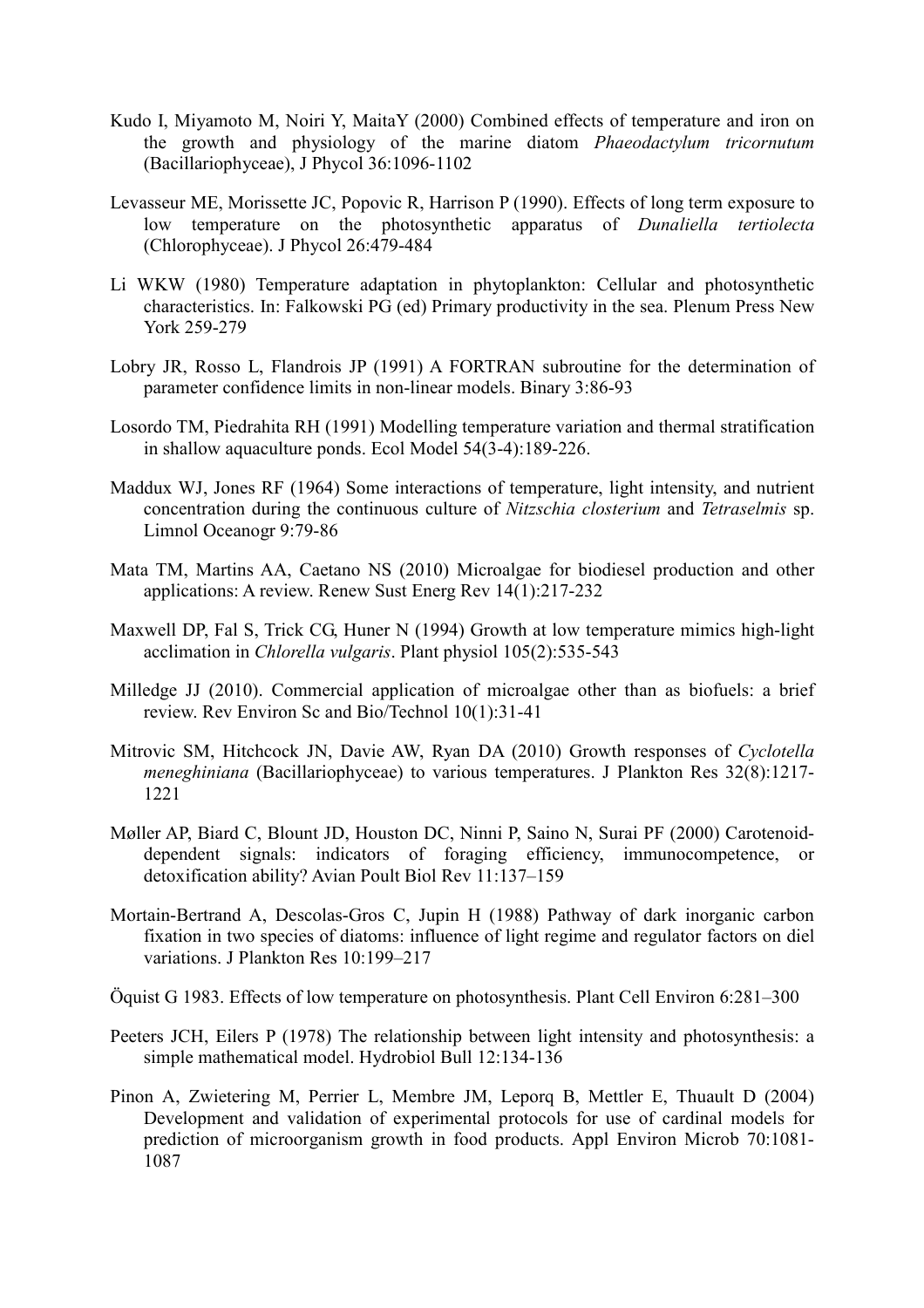- Pisal DS, Lele SS (2005) Carotenoid production from microalgae, *Dunaliella salina*. Indian J of Biotechnol 4:476-483
- Platt T, Gallegos CL, Harrison WGH (1980) Photoinhibition of photosynthesis in natural assemblages of marine phytoplankton. J Mar Res 38:687-701
- Ratkowsky DA, Lowry RK, McMeekin TA, Stokes AN, Chandler RE (1983) Model for bacterial culture growth rate throughout the entire biokinetic temperature range. J Bacteriol 154:1222-1226
- Raven JA, Geider RJ (1988) Temperature and algal growth. New Phytol 110:441–461
- Riley GA (1947) Factors controlling phytoplankton populations on Georges Bank. J Mar Res  $6:54-73$
- Rosso L, Lobry JR, Flandrois JP (1993) An unexpected correlation between cardinal temperatures of microbial growth highlighted by a new model. J Theor Biol 162:447-463
- Salvucci ME, Crafts-Brandner SJ (2004a) Inhibition of photosynthesis by heat stress: the activation state of Rubisco as a limiting factor in photosynthesis. Physiol Plant  $120(2):179-186$
- Salvucci ME, Crafts-Brandner SJ (2004b) Relationship between the heat tolerance of photosynthesis and the thermal stability of Rubisco activase in Plants from contrasting thermal environments 1. Society 134:1460-1470
- Sandnes JM, Källqvist T, Wenner D, Gislerød HR (2005) Combined influence of light and temperature on growth rates of Nannochloropsis oceanica: linking cellular responses to large-scale biomass production. J App Phycol 17(6):515-525
- Sorokin C, Krauss RW (1962). Effects of Temperature and Illuminance on Chlorella Growth uncoupled from cell division. Plant Physiol 37, 37-42
- Staehr P, Birkeland MJ (2006) Temperature acclimation of growth, photosynthesis and respiration in two mesophilic phytoplankton species. Phycol 45(6):648-656
- Steele JH (1962) Environmental control of photosynthesis in the sea. Limnol Oceanogr 7:137-150
- Sukenik A, Falkowski PG (1987) Potential enhancement of photosynthetic energy conversion in algal mass culture. Biotech Bioeng 30:970-977
- Suzuki Y, Takahashi M (1995) Growth responses of several diatom species isolated from various environments to temperature. J Phycol 31:880-888
- Ukeles R (1961) The effect of temperature on the growth and survival of several marine algal species. The Biol Bull  $120(2)$ :255
- Vollenweider RA (1966) Calculation models of photosynthesis-depth curves and some implications regarding day rate estimates in primary production measurements. In G. C. R. (Ed.) (pp. 426-457) Uni. Calif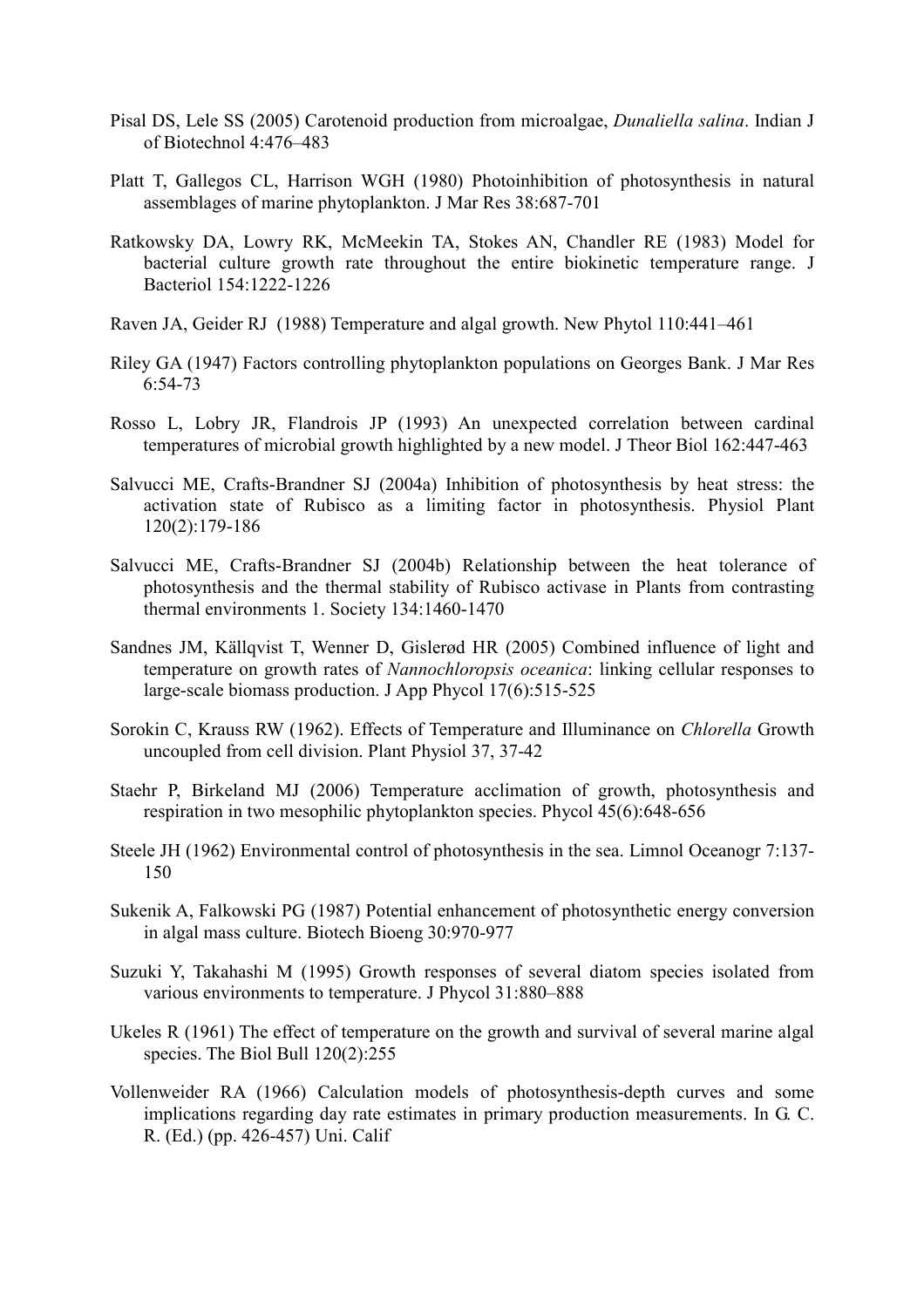- Wijffels RH, Barbosa MJ (2010) An outlook on microalgal biofuels. Science (New York NY) 329(5993):796-9
- Xin L, Hong-ying H, Yu-ping Z (2011) Growth and lipid accumulation properties of a freshwater microalga Scenedesmus sp. under different cultivation temperature. Bioresour Technol 102:3098-3102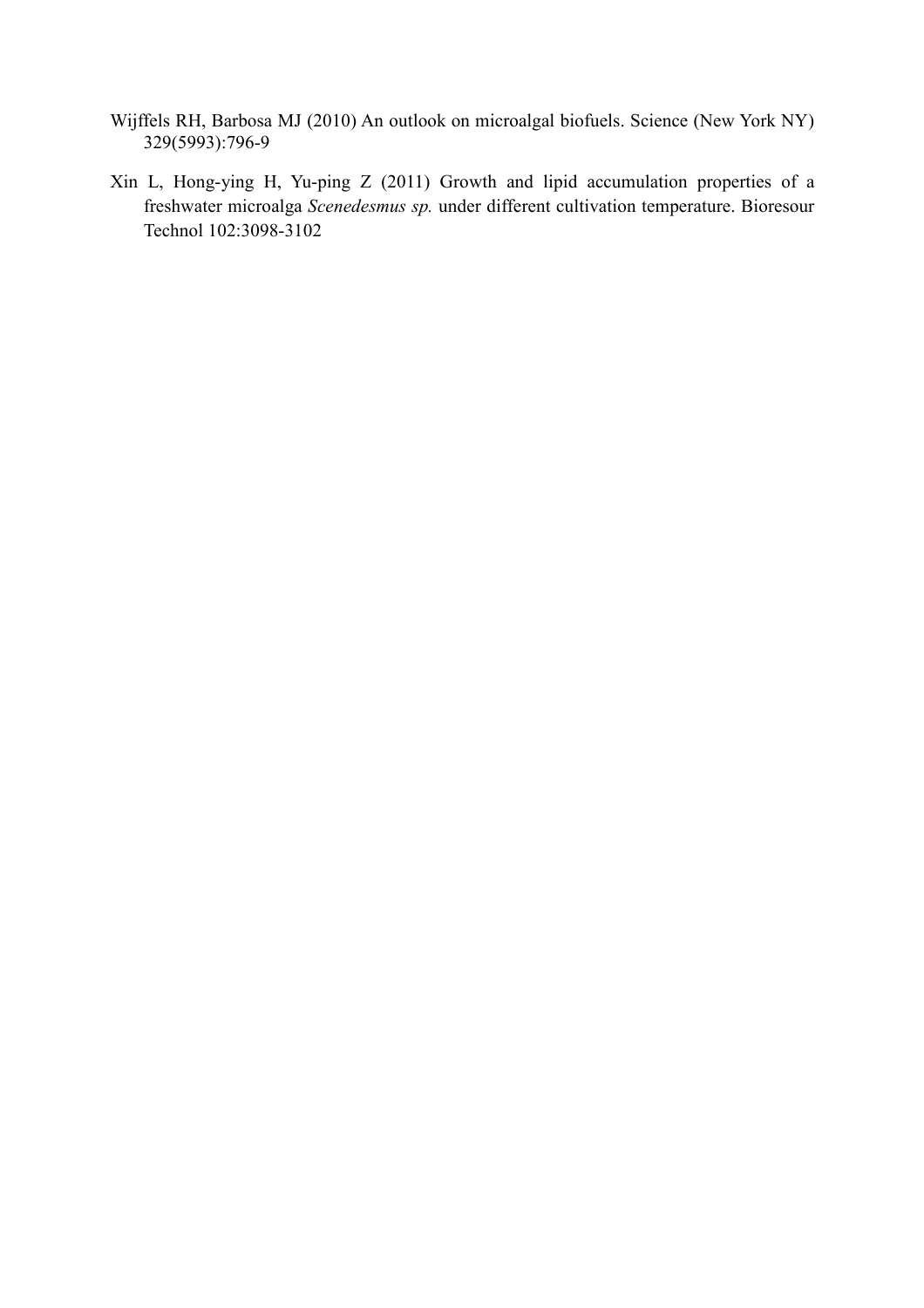| <b>Species</b>            | <b>Temperature</b> | a          | $\mathbf b$ | C     | k           |
|---------------------------|--------------------|------------|-------------|-------|-------------|
| and taxonomic groups      | Range (°C)         |            |             |       |             |
| Skeletonema costatum      | $0 - 22$           | 34.5(4.1)  | 0.60(0.20)  | 28.5  | 0.147(0.04) |
| Leptocylindricus danicus  | $5 - 20$           | 36.8(2.0)  | 0.45(0.18)  | 56.2  | 0.140(0.02) |
| Phaeodactylum tricornutum | $20 - 25$          | 64.0(4.6)  | 2.03(1.10)  | 39.2  | 0.139(0.05) |
| Bacillariophyceae*        | $5 - 25$           | 42.0(3.7)  | 1.07(0.19)  | 55.1  | 0.165(0.03) |
| Dinophyceae               | $15 - 25$          | 74.7 (2.3) | 0.96(0.23)  | 50.0  | 0.150(0.02) |
| Prymnesiophyceae          | $16 - 25$          | 53.5(3.1)  | 0.92(0.47)  | 60.8  | 0.150(0.09) |
| Cyanophyceae              | $15 - 36$          | 57.0(6.2)  | 0.80(0.36)  | 142.6 | 0.184(0.03) |
| Chlorophyceae             | $20 - 36$          | 17.6(7.2)  | 0.18(0.58)  | 35.0  | 0.148(0.02) |

Table 1. Coefficients describing  $\theta$ =Chl :C with temperature and irradiance for various species and taxonomic groups (standard deviation in brackets). Extracted from Finenko et al. (2003).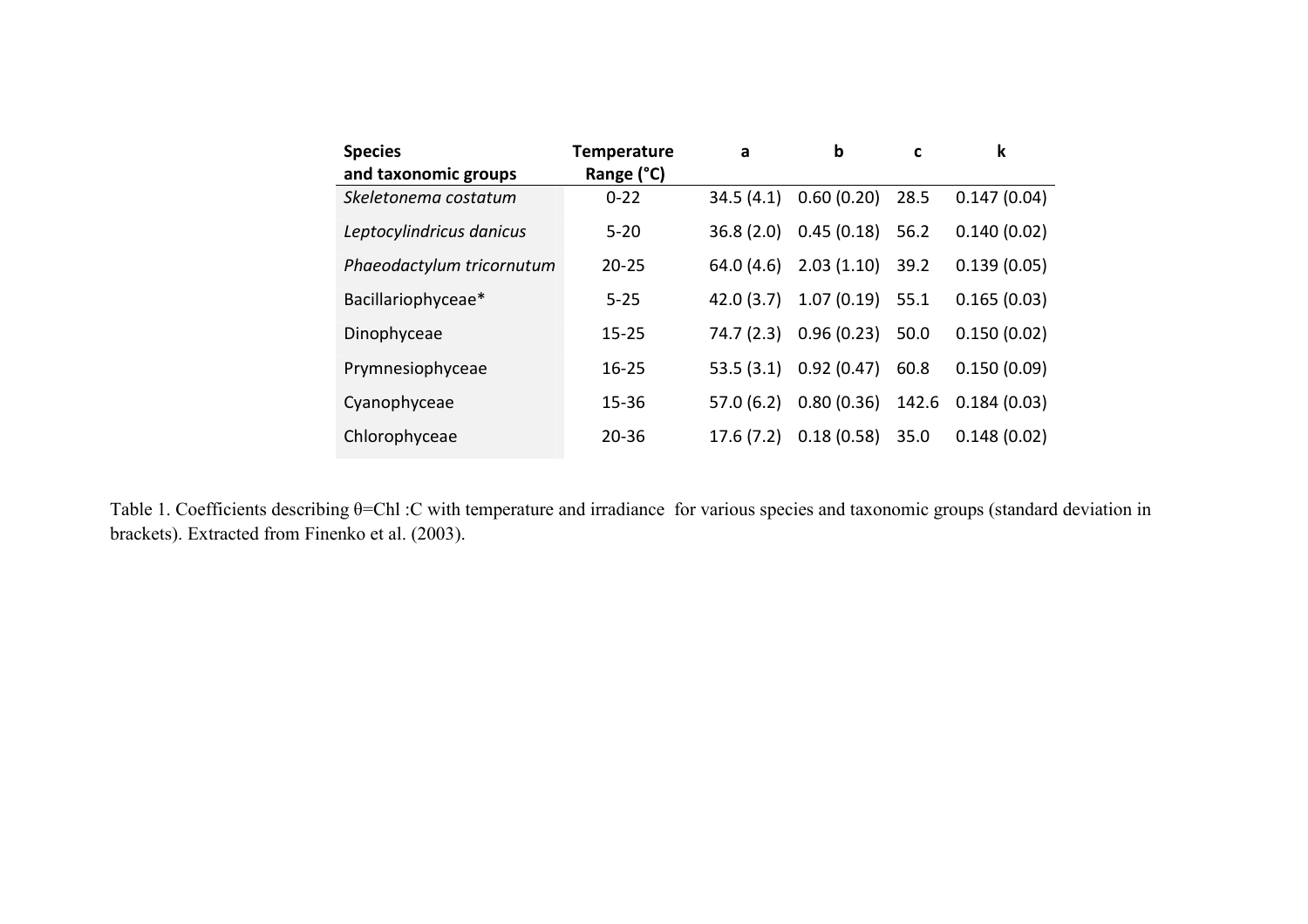| specie                                  | reference                                                                | $T_{min}$ | $\mathsf{T}_{\mathsf{opt}}$ | $\mathsf{T}_{\mathsf{max}}$ | $\mu_{\text{opt}}$ |
|-----------------------------------------|--------------------------------------------------------------------------|-----------|-----------------------------|-----------------------------|--------------------|
| Asterionella formosa                    | Butterwick et al. (2005)                                                 | $-7.3$    | 20.1                        | 29.8                        | 1.6                |
| Ceratium furca                          | Baek et al. (2008)                                                       | 8.4       | 24.4                        | 32.1                        | 0.6                |
| Ceratium furcoides                      | Butterwick et al. (2005)                                                 | 6.9       | 22.3                        | 30                          | 0.3                |
| Ceratium fusus                          | Baek et al. (2008)                                                       | 4.2       | 26.5                        | 30.7                        | 0.5                |
| Chlorella pyrenoidosa                   | Sorokin and Krauss (1962)                                                | 5.2       | 38.7                        | 45.8                        | $2.0*$             |
| Cryptomonas marssonii                   | Butterwick et al. (2005)                                                 | $-2.4$    | 15.9                        | 30.3                        | 0.8                |
| Cyclotella meneghiniana (Lake Kinneret) | Mitrovic et al. (2010)                                                   | $-14.8$   | 26.4                        | 28.3                        | $1.3*$             |
| Dinobryon divergens                     | Butterwick et al. (2005)                                                 | $-5.8$    | 17                          | 28.4                        | 0.7                |
| Dunaliella tertiolecta                  | Eppley (1972); Ukeles (1961); Eppley<br>and Sloan (1966); Bernard (1995) | 5.0       | 32.6                        | 38.9                        | $3.9*$             |
| Nannochloropsis oceanica                | Sandnes et al. (2005)                                                    | $-0.2$    | 26.7                        | 33.3                        | $1.8*$             |
| Phaeodactylum tricornutum               | Kudo et al. (2000); Fawley et al.<br>(1984)                              | $-27.7$   | 22.5                        | 25.2                        | $1.8*$             |
| Porphyridium cruentum                   | Dermoun et al. (1992)                                                    | 5.8       | 19.1                        | 30                          | 1.3                |
| Scenedesmus sp.                         | Xin et al. (2011)                                                        | $-3.1$    | 26.3                        | 32.7                        | 0.8                |
| Skeletonema costatum                    | Butterwick et al. (2005)                                                 | 8         | 24.5                        | 33                          | 1                  |
| Tychonema bourrelyi                     | Butterwick et al. (2005)                                                 | 0.4       | 21.8                        | 30                          |                    |

Table 2. Cardinal temperatures and optimal growth rates for 15 species. (\*: condition providing highest growth rate for this species). Bernard and Rémond, 2012.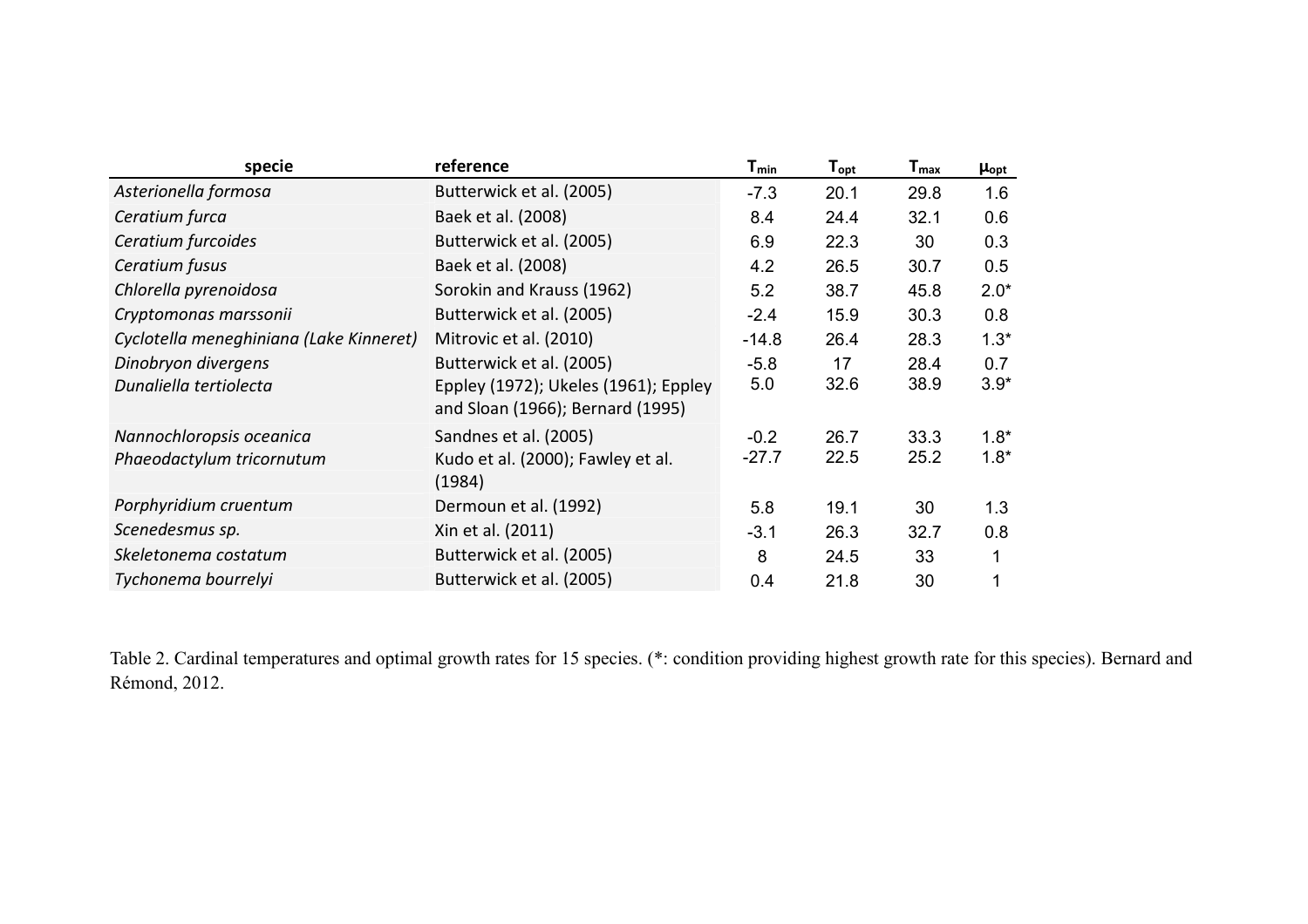

Figure 1. Temperature effect on microalgae growth rates (Butterwick et al., 2005; Kudo et al., 2000; Xin et al., 2011; Dermoun and Chaumont, 1992).



Figure 2. Temperature effect on lipid content in microalgae : Scenedsmus sp. (Xin et al., 2011), Chlorella vulgaris and Nannochloropsis oculata (Converti et al., 2009).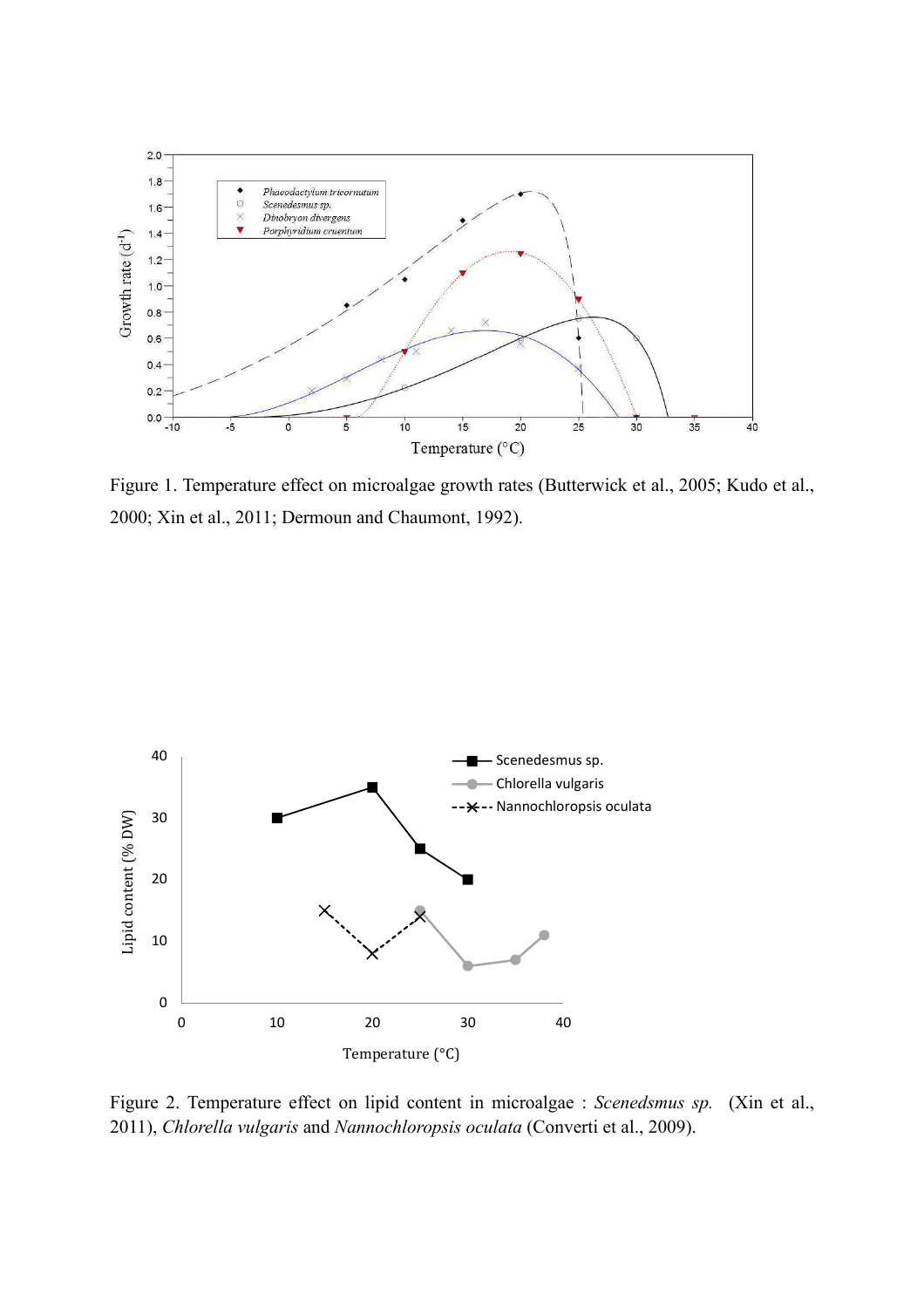

Figure 3. Experimental growth rate for *Asterionella formosa* (Butterwick et al., 2005) ( $\blacklozenge$ ) compared to CTMI predictions (curve) as a function of temperature (from Bernard and Rémond, 2012).



Figure 4. Comparison of growth rate measurements and model predictions for ten species (from Bernard and Rémond, 2012)